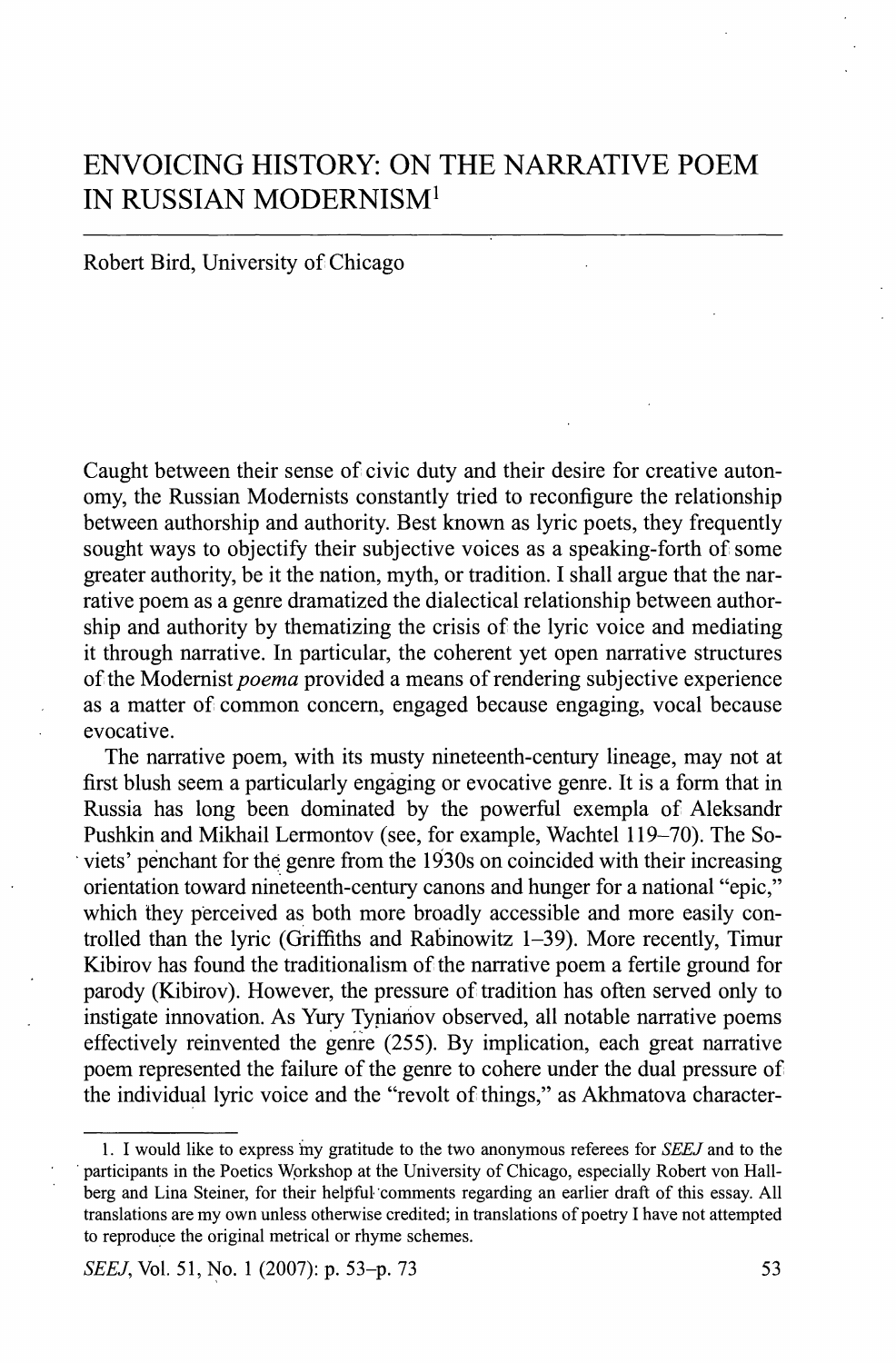ized the origin of her *Poem without a Hero [Poema bez geroia*, 1940-1965], borrowing an image from *Vladimir Mayakovsky: A Tragedy* (Akhmatova 3: 215; Maiakovskii 1: 163). In the narrative poem the lyric voice comes into contention with a narrative world. When the narrative poem mimics living voices, it does so not to enforce repetition of the author's voice by the reader (as in the lyric), but to enable the reader's own vocalization.

The dominant role of voice in the narrative poem is supported by its persistent association with the oral tradition and oral performance. Compared to the novel, in the Russian literary tradition the narrative poem has sometimes been regarded as a "naïve" narrative which, by allowing for memorization and recitation, gathered communities of listeners and cultivated a common cultural consciousness (e.g. Dostoevskii 29/1: 39, 41-42). In one typical chrestomathy meant for communal recitation by "a wide circle of readers in the Soviet village," we read, "preference was given to narrative verses as those most easily understood by listeners" (Bulgakov 384). These characteristics make the nar-' rative poem a central genre in milieux far beyond the school and the village hall. Locked in a packed train car en route to her Siberian labor camp, the writer Evgenia Ginzburg calmed her fellow deportees by reciting Pasternak's *Lieutenant Schmidt [Leitenant Shmidt*, 1927] and Pushkin's *House in Kolomna [Domik* V *Kolomne*, 1830] by heart (Ginzburg 175-76, 198 and passim). Aleksandr Solzhenitsyn turned to the *poema* in the labor camps in part because he had no paper and the verses could be memorized and counted with matchsticks or prayer beads (Solzhenitsyn 3: 104). Most famously, Akhmatova's *Requiem*  [*Rekviem*, 1935–1940] was recorded only in the memory of friends because it was too dangerous to be written down (see Chukovskaia 1: 73; Cavanagh). Thus the same orality which makes the narrative poem a site of national ritual has also been a factor in its continual volatility and its suitability for revolutionary periods. It is the genre that most fits Wesling and Slawek's definition of the "literary voice" as that which "simultaneously affirms writing and puts it into question" (3). Like the dramatic monologue, exemplified by Robert Browning's *The Ring and the Book*, "[i]t is a genre we value for the way it brings to light and stages as a cultural problem the desire for an impossible vocal text" (Kreilkamp 157). The narrative poem is neither a written lyric whose authority lies in the authority of the authorial voice nor an oral epic where the author claims the authority to speak as "we," but a text where the individual author confronts the possibility of the "we" coming to voice at all.

The formal and functional malleability of the narrative poem is reflected in the failure of our attempts to describe it. It has been common to see Pushkin's mature narrative poems (including *Evgenii Onegin)* as the fruit of his creative trajectory from the lyric to the epic. The distinction has also been broadly applied to the resurgence of the narrative poem in Russian Modernist poetry, which, as Vladimir Markov has written, "started lyrically and ended epically" (1962, 36). V. Piskunov has defined the Modernists' "lyrical impressionism"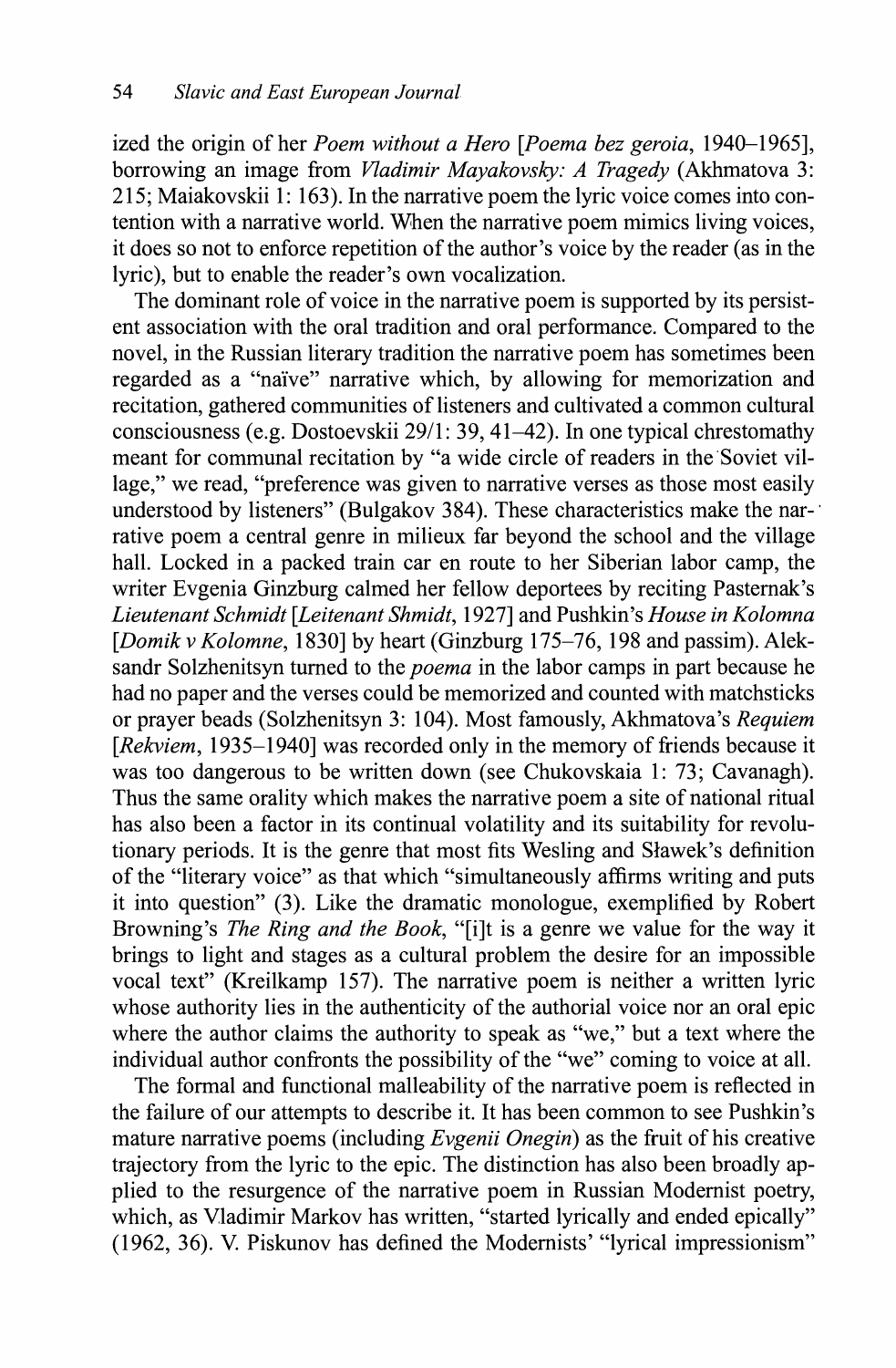precisely in terms of their contradictory "aspiration towards a new epic synthesis, a monumental scale of generalization, and a 'symphonic clairvoyance"' (23). Andrei Bely made the same observation about Soviet literature in 1932, noting an "explosion of the lyric" in the immediate aftermath of the revolution and welcoming the first signs of a "proletarian epic" or "production epic" which would negotiate the stormy waters "between the Scylla of the 'documentary sketch' and the Charybdis of merely lyric 'superstructures'" (1932b, 230, 233). Nevertheless, lyric and epic types of discourse have not always been seen as polar opposites, and it was not uncommon for Russian Modernists to characterize their narrative poems as a mixed, "lyrico-epic" mode. As late as 1935 Sergei Tretiakov was still seeking to define a "lyrical epic" for Soviet literature, insofar as "the command given to reality can only be completely persuasive if it is colored by the most profound personal interest of the author, by his greatest subjective tension" (317). Thanks to this dual nature, even as it became the site of a ritualistic rehearsal of literary models the narrative poem remained a key locus of narrative innovation, responsive to developments in other genres of writing and even other art forms. This malleability confounded the Formalists' attempts to fix the distinction between the narrative poem and the novel as between poetry and prose, especially in such liminal cases as Pushkin's "novel in verse" *Evgenii Onegin* or Bely's rhythmical novels.<sup>2</sup> In the twentieth century the label *poema* became attached to dramas (Nikolai Pogodin's *Poem of an Axe [Poema о topore*], 1930), non-fiction (A. Makarenko's *Pedagogical Poem [.Pedagogicheskaia poema],* 1935), tracts of literary theory (Andrei Bely's *Glossolalia*, 1917), and films, both speaking (Aleksandr Dovzhenko and Yulia Solntseva's *Poem of the Sea [Poema о more],* 1958) and silent (Evgeny Cherviakov's *The Girl from the Distant River [Devushka s dalekoi reki: poema],* 1927). What unites most of these exempla is not any single formal or thematic feature, but rather a particular kind of narrative which remains closely aligned to the author's subjective or lyrical perspective. In short, the *poema* is a narrative where lyric and epic discourse converge and where, in my terms, a voice confronts the world.

While making a mockery of the traditional genre classifications, these descriptions consistently support a definition of the *poema* as a narrative where the voice is enworlded and the world is envoiced. At the heart of this essay is a concept of voice in which the physical act of speaking is inextricable from less tangible issues of personal and social identity. With its connotations of protest and assent, voice has been perhaps the most sensitive register of historical change in Russia (cf. the use of *glasnost\* "envoicedness," to denote political liberalization). It is, after all, only in speaking that the self composes

<sup>2.</sup> In 1924 Tynianov declared Bely's rhythmic prose "not very productive" (159). However, as I quote below, Bely himself stated that he published his final novel as prose only to save space. On the Formalists' classifications of Bely see Keys 58-61.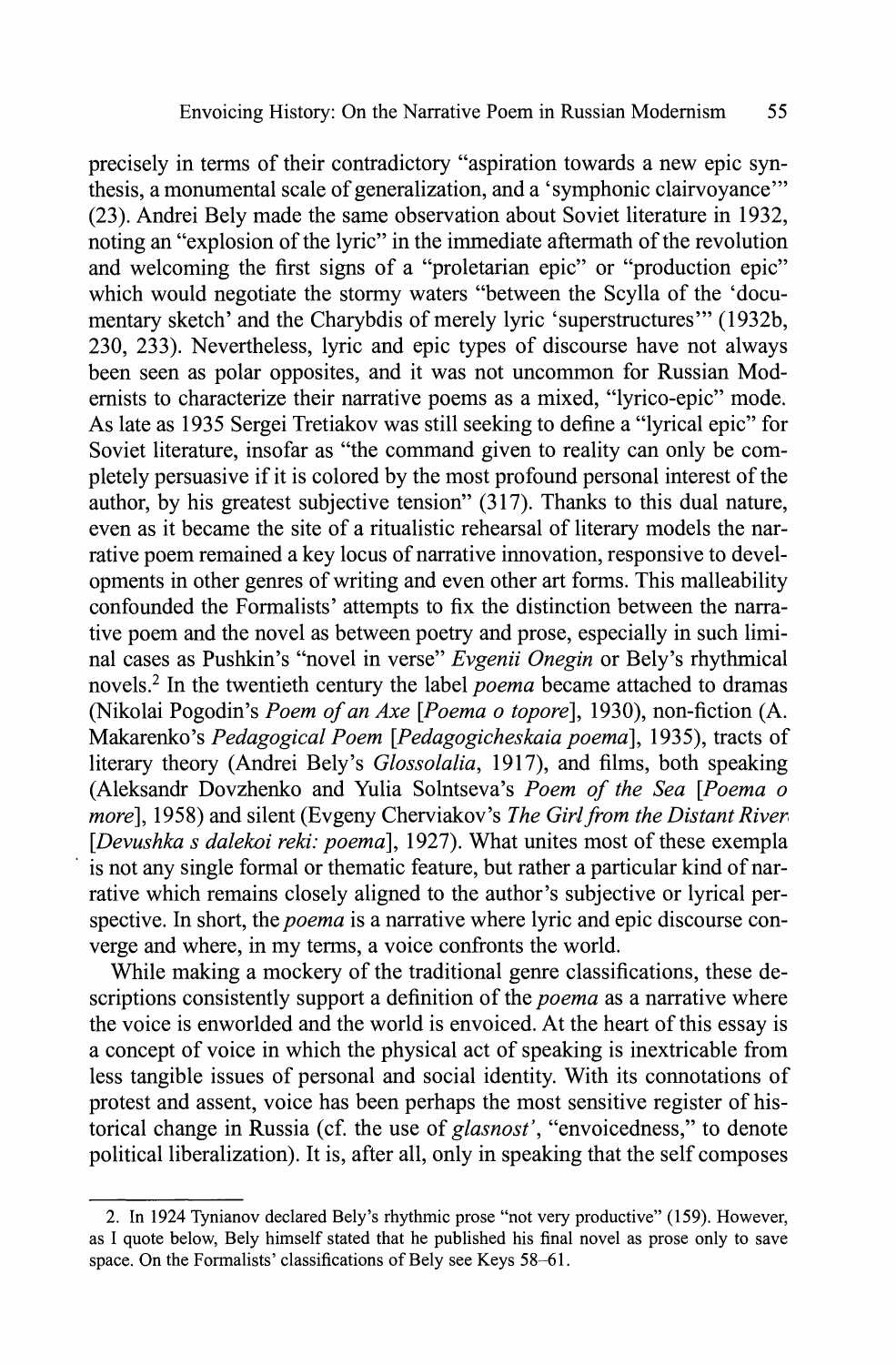itself as a self, but at the same time, by presupposing both speaker and addressee, the voice grounds the self in a community which constrains individual identity. The voice thus instantiates the interaction between self and community, whether this interaction be coercive or emancipatory. The fact that voice is the locus at which the self intervenes in the world has made it a central concept in modern aesthetics, from Bakhtin's concern for polyglossia and dialogue to Althusser's concept of interpellation and Derrida's grammatology (for recent analyses see Wesling and Slawek; Kreilkamp; Dolar). My argument rests on the unique ability of narrative not only to capture voices but also to evoke a new voice by delineating an indeterminate discursive space which requires completion or composition by the reader.

## *1. Speaking in tongues*

One of the credos of French Symbolism was Paul Verlaine's avuncular declaration, "De la musique avant toute chose" (326-27), which was taken to a characteristically absurd extreme by some Russian Modernists. The young Andrei Bely debuted in 1902 with a full-blown *Symphony* (billed as his "second," no less), which sacrificed narrative clarity to a rhythmic flow of words (Belyi 1991, 89-193). The genre failed to catch on beyond the author's immediate circle, but Bely's symphonic writing was highly influential, both for the narrative poem and for prose genres. In this section I shall contrast Bely's lyricization of prose to the narrativization of lyric poetry evident in *The Twelve [Dvenadtsat',* 1918], the crowning masterpiece of Bely's sometime friend and fellow Symbolist Aleksandr Blok, which turned a basically musical source into a trenchant but complex narrative structure. The tensile narrative that resulted from this clash of lyric voice and history has proved to be one of the most engaged works of modern literature, precisely because, instead of projecting the author's voice into and onto the world, it created an open narrative space within which readers were free to compose and exercise their own voices.

Bely labeled his 1917 book *Glossolalia* "a narrative poem about sound" and even considered it his "most successful narrative poem," although it would by most measures appear to be a work of theoretical poetics in prose, albeit Bely's idiosyncratic rhythmic prose (2002,4). Bely's main argument, if an argument it be, was that sound and image in art were "gestures" towards a transcendent reality which always remained invisible: "the characteristic of sound is a hint: the meaning of my exposition is that attention notes something beyond the image; all images are landmarks; and proceeding past them (not accepting them) illumines the subconscious of sound" (104). Sound is a mere "ornament" which arises on the surface of the world like a "crust," like the "flesh of our thought" (115). Non-representational and basically contentless, these verbal ornaments can be "read" rather as the great Theosophists deciphered the universe; Bely's own readings tended to resemble a game of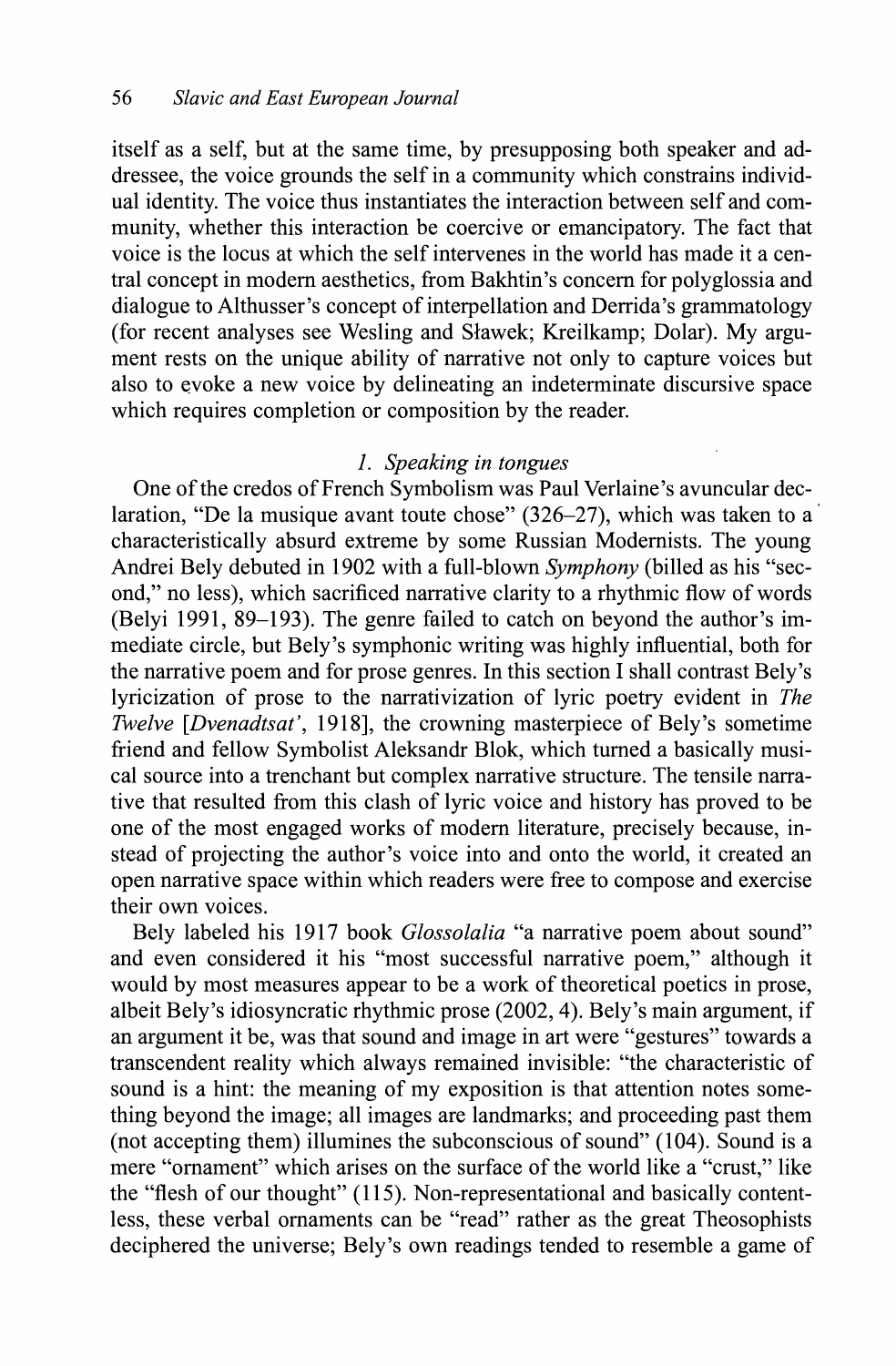free association. A recent commentator advises us that if we are "incapable of understanding this book," we should at least "try to *enjoy* it as one enjoys a work of art,—not to read it, but to listen as one listens to a virtuoso violinist or pianist" (Svas'ian 143). Perhaps that is sound advice, but it suggests that Bely's writing was more a vehicle for his *voice* than the locus of any kind of *meaning.* Here "symphony" has more to do with an orchestrated unanimity than with the etymological sense of improvisational polyphony.

It was Bely's use of language as vocal ornament, more than his opaque storytelling and two-dimensional characterization, which rendered his narrative poems and novels antithetical to narrative. Instead of cultivating modes of attending to the world, Bely's ornamental prose incurs near-hypnosis by means of repetitive, textureless rhythms. "My prose," Bely claimed in his last novel, "is not prose at all, but a narrative poem in verse (anapestic); it is printed as prose simply to save space" (1932a, 11). Bely's prose therefore becomes an oral exercise akin to ventriloquism: "I write not to be read by one's eyes, but for a reader who inwardly pronounces my text" (9). The fashion started by Bely for rhythmic prose was widely derided by critics as diverse as Viacheslav Ivanov and Yury Tynianov (Ivanov 4: 639-40; Tynianov 159), however to a certain extent Bely was simply taking to a logical extreme the widely shared Modernist notion of lyric poetry as the basis of all verbal art, according to which the poet was a univocal speaking forth of the inner truth of things.

Although Blok also linked the genesis of his narrative poem *The Twelve* to a musical inspiration, its narrative structure is more than a mere vehicle for projecting voices in an act of ventriloquism. *The Twelve* tells the story of a detachment of Red Army soldiers who, in the chaos of revolutionary Petrograd, march past such social enemies as a bourgeois and a weak-kneed orator, consigning them all to the dusty blizzard. A sub-plot concerns the (non-Bolshevik) soldier Vanka and the prostitute Katka, who are mercilessly shot down by Red-Guardsman Petka, Katka's erstwhile lover. The twelve continue their inexorable march under a blood-red flag, shooting ahead of themselves, when there appears up ahead, "unharmed by the bullets," "under a red banner," Jesus Christ.

In some respects *The Twelve* reaches back beyond Bely's experiments to the tradition of Pushkin's *The Bronze Horseman [Mednyi vsadnik*, 1833]. As in the latter, major events of national proportions are juxtaposed to a victimized individual, who is mercilessly crushed under the iron heel of rampant history (see Blok 5: 316, 348). The loose narrative form of *The Twelve* reflects the fragmentary structure of works which early Modernists Valéry Briusov and Konstantin Balmont called lyrical narrative poems *[liricheskaia poema]* (for discussion, see Markov 1987), which were sometimes devoid of overt narrative progression. Although hardly distinguishable from a cycle of lyric poems, the very denotation of genre established a suspenseful horizon of expectation which, suspended and shifted in every line, supports a skeletal narrative. As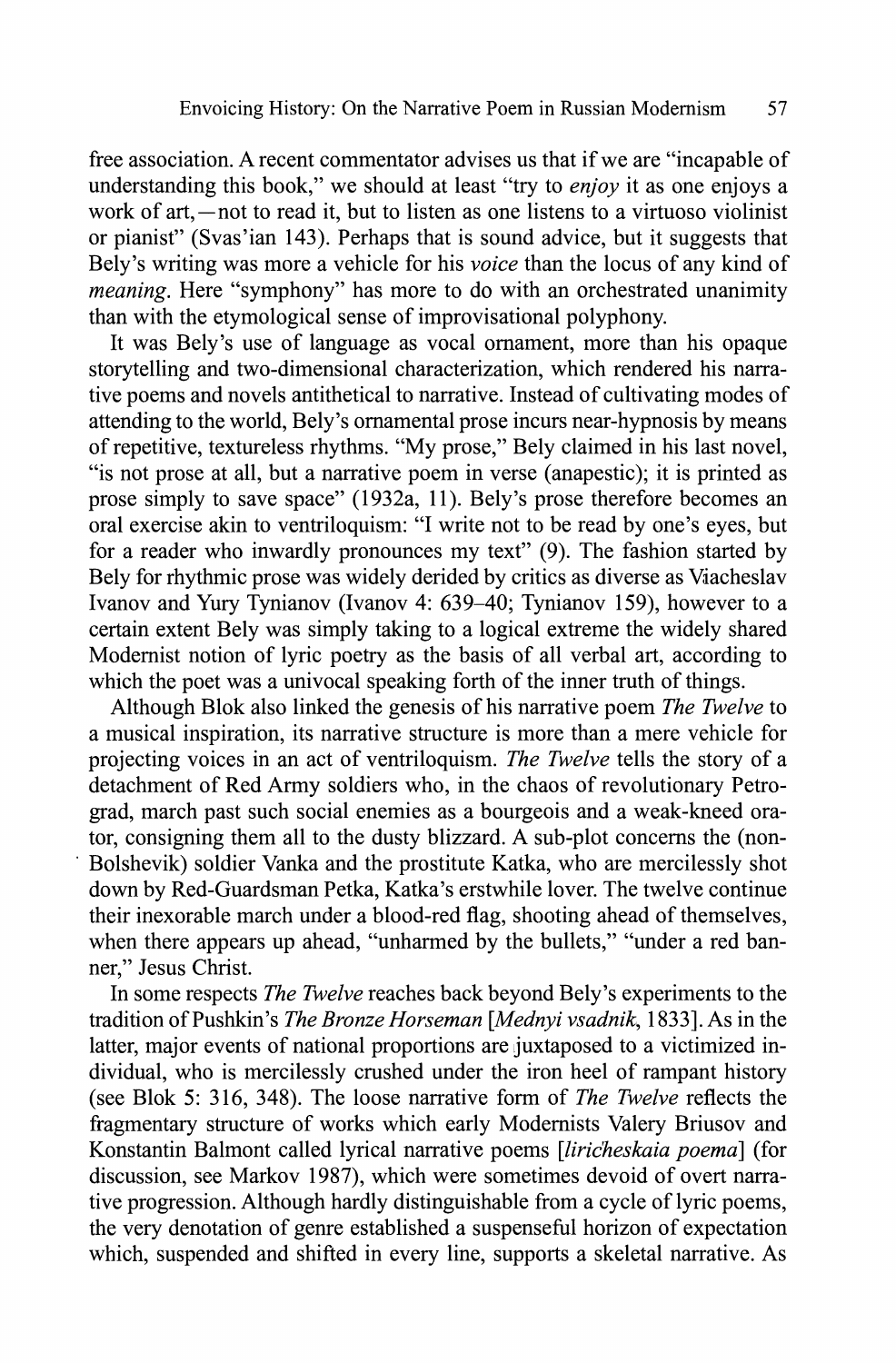the Sibylline poet becomes a narrator, the reader enters a free interpretive space. The disjointed plot is a key means of actively engaging the reader to complete the narrative and to cultivate an appropriate comportment or mode of attention. Very often the narrative framework comments upon the work it is eliciting from the reader; in addition to referring to its characters, for instance, the title of *The Twelve* also refers to the poem's twelve-part structure, which mimics the relentless march of revolution with a drumbeat rhythm and, like the blizzard, swells with the words, slogans, and rhythms of the revolutionary street.<sup>3</sup> This may well be a poem *about* revolutionary poetry.

A self-referential interpretation of the title is not far-fetched. From his earliest critical statements Blok (like many Russian Modernists) had privileged the lyric over the epic (i.e., narrative) for its "lofty melody and ancient rhythm, under which the cradle of epochs and nations slowly rocks" (7: 62). In the aftermath of the 1905 revolution, Blok had affirmed the "inestimable riches" of the lyrical element *[stikhiia],* which nourishes "the fearless and experienced thinker, the scholar, and the social activist" (7: 62). In his essay "The Intelligentsia and Revolution," written at the same time as *The Twelve* in January 1918, Blok applied his old insights to the new, far more dire situation, extolling the destruction of civilization as a liberation, for which the writer bears particular responsibility:

It is not for the artist to make sure that what has been conceived *[zadumano]* is fulfilled, or to worry whether or not it is fulfilled. For the artist, everything matter-of-fact, worldly and transient will find its expression later, when it is burnt up in life. Those of us who survive [...] will turn out to be the masters of countless spiritual treasures. Probably only a new genius, Pushkin's Arion, will be able to take possession of them: he, "cast out by a wave on the shore," will sing his "former hymns" and dry his "wet robes" "in the sun, under a cliff."

The task of the artist is to see what has been conceived, to listen to the music which roars in the "air ripped apart by the wind." (Blok 5: 398-99)

Sharing some of the imagery and vocabulary of this essay, *The Twelve* can be seen as Blok's attempt to engage the world not by means of political comment or action, nor by imposing a rigid pattern onto observed events, but precisely by "listening to the music of the revolution" (5: 405). The effect, as Blok suggested in "The Intelligentsia and Revolution," would be the awakening of new "creative forces"—new *words—*in millions of silent "unenlightened" people: "in the future they may utter such words as our tired, stale and bookish literature has long since failed to utter" (406). *The Twelve* was a transitional utterance which might elicit new voices without dictating their content or tone. Blok's reluctance to impose his own voice and intonation on the narrative explains why he refused to declaim *The Twelve* despite its popularity.

<sup>3.</sup> One of Blok's manuscript fragments bears the title: "*The Twelve* (men and poems)" (Blok 5: 306). Of course, "the twelve" also evokes connotations of the twelve apostles and of the twelve thieves (from the Russian folk song derived from Nikolai Nekrasov's poetry), about which Blok also left textual evidence; see Blok 5: 307-9.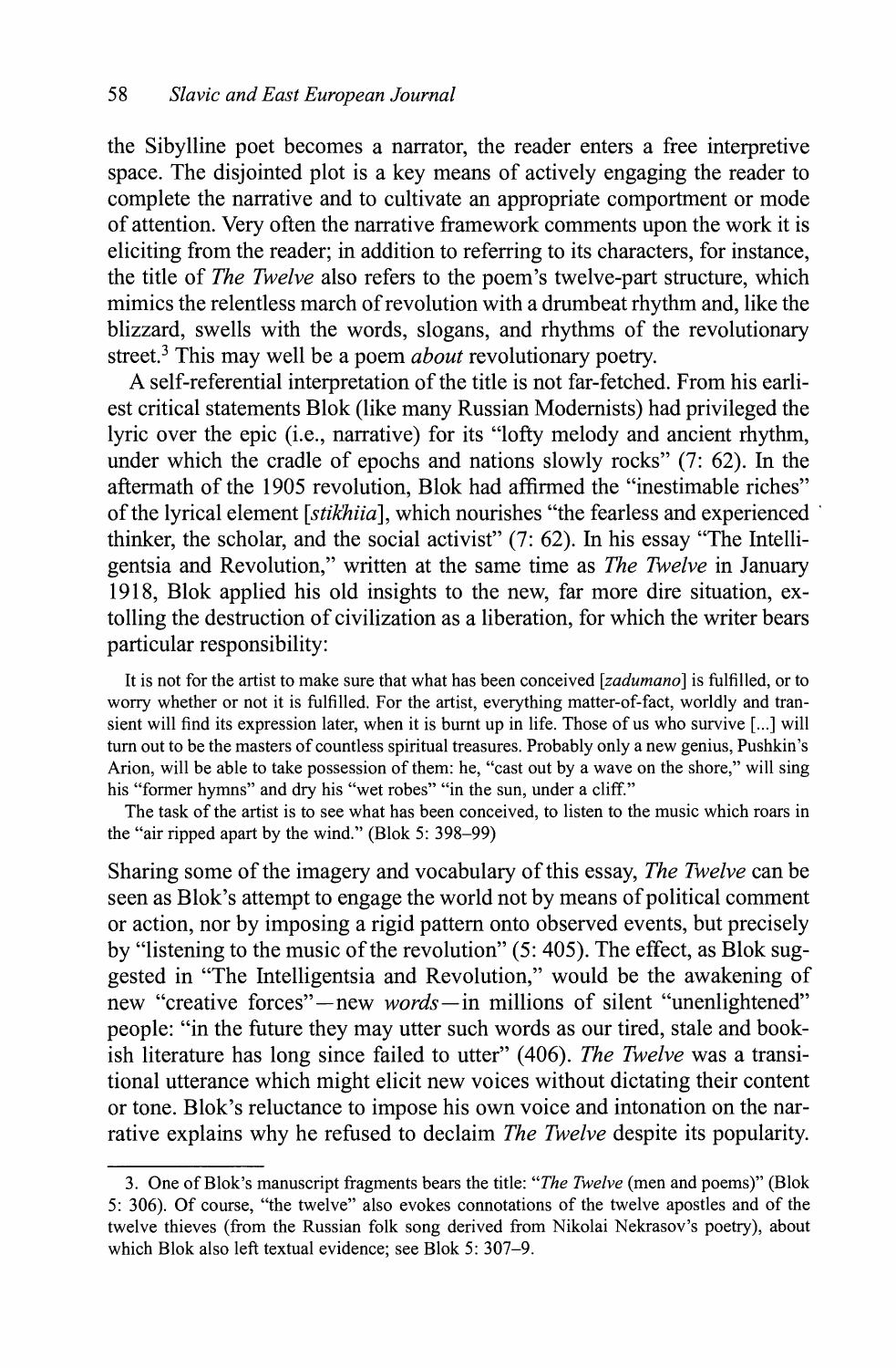In part as a result of this authorial reticence, the work has elicited markedly divergent interpretations. The narrative limits itself to establishing a horizon of expectation against which the revolution can be experienced, envoiced and interpreted by the reader.

Reading Blok's essay together with *The Twelve*, one begins to see how this fiction relies on intricate strategies of distanciation in order to engage with the world. To be sure, the poem directly mimics revolutionary sounds and images. Within the first part alone mimetic elements include the bitterly cold weather, the slogan "All power to the Constituent Assembly," the rhetorical response of the intellectual (several real-life models for him have been suggested), and even the shortage of cloth. More to the point, the work incorporates several recognizable songs of the pre-revolutionary era, mimicking the polyphony or even cacophony of the age (Petrovskii). The poem's narrative also reproduces a series of events which may well have been part of contemporary urban legend, and its sections mimetically reproduce various atmospheres and moods of the street. However, on all levels the mimetic similarities are disrupted by the discontinuous and indeterminate narrative. In many respects the poem seems intended less to reproduce the reality of the street than to suspend it in a state of stuttering half-completion. And then, of course, there is the enigmatic appearance at the end of Jesus Christ, whose name is given in an archaic spelling accepted only by the schismatic Old Believers. More interested in capturing the revolution's mood than in interpreting its significance, *The Twelve* describes the transformation of the fragmented *words* of the revolution into its supra-rational *music*, i.e. a coherent but inconclusive narrative. Blok projects the possibility of a coherent narrative of the revolution only in order to defer it at every level, from metaphysics right down to spelling. One sees why Boris Eikhenbaum described *The Twelve* as "the explosion of its own system, tragic for symbolism and for the poet himself" (1986, 441).

The elusive valence of the poem's powerful charge is confirmed by early witnesses to the poem's impact in revolutionary Russia. In her autobiographical novel *The Change [Peremena*, 1923] Marietta Shaginian described the reception of *The Twelve* during the Civil War in 1921, in an area then occupied by the Whites:

When the words of Blok's *The Twelve* first sounded in our small room, having been smuggled to us through the cordons, our meeting stood to its feet, astounded by a sharp excitement [...]. *The Twelve* was a spark passed from one to another as a rainbow that has arisen in the sky, saying to the soul:

"Don't be afraid! You are right. Love has gone over to those who are being called aggressors. I pledge this to you as the most beloved Russian poet..." (Shaginian 1930, 423-24; cf. Shaginian 1980, 609-10; Blok 5: 350-52)

The poem was literally "contraband" to be concealed from its enemies, who, like Herod, would smother it in the manger. Having reached its purported addressees, the poem brought sound and light to their underground. Nonethe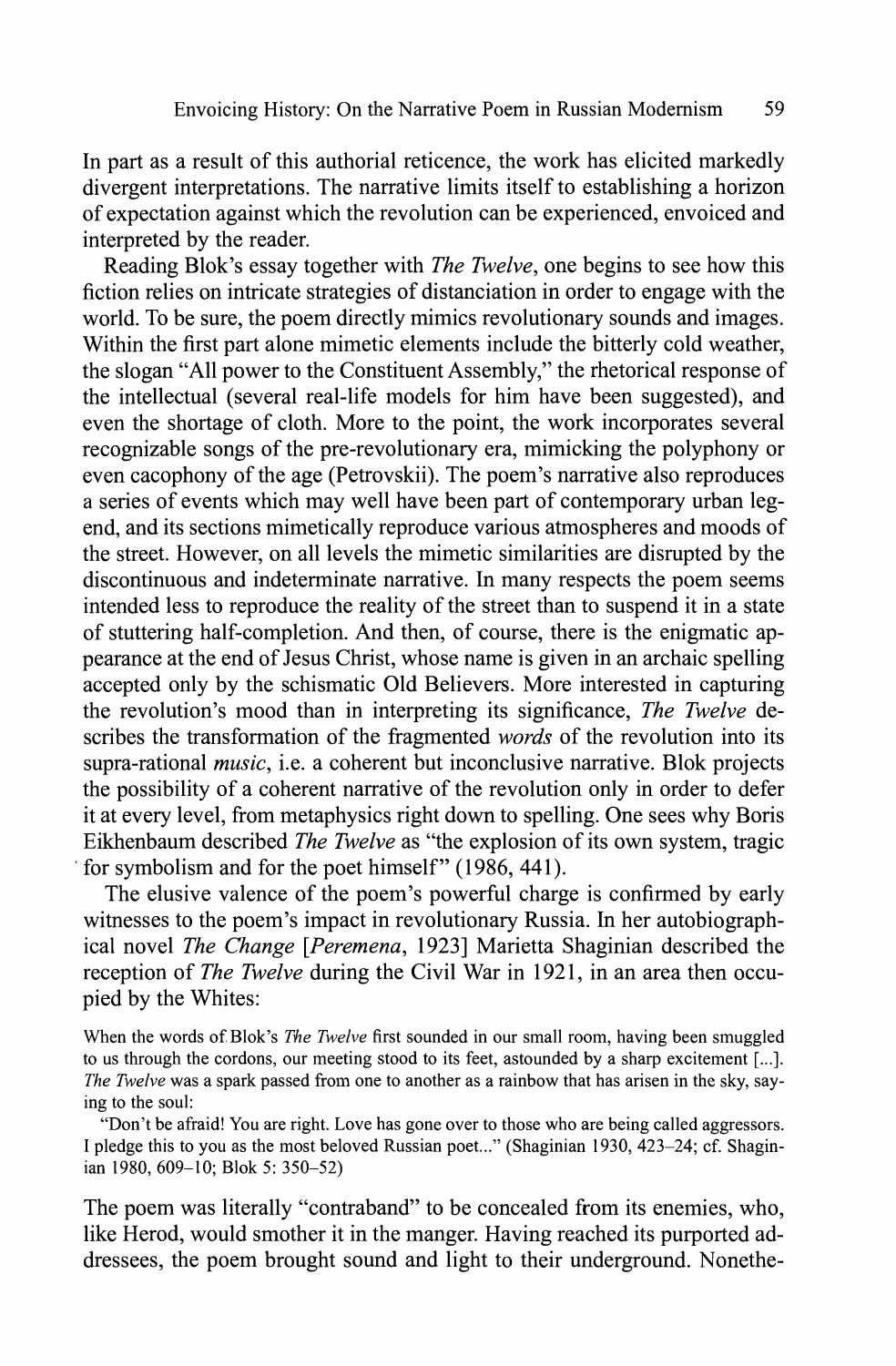less, its nourishing power for revolutionaries could not compromise its ability to engage with other populations, and by Blok's death in 1921 the poem was also being read as opposed to Bolshevism and prophetic of the collapse of its ideals in violence and greed (Tolstoi). Even Leon Trotsky, for example, while calling *The Twelve* Blok's "most important work," attributed to it an essentially negative significance, as "the swan song of the individualistic art that went over to the Revolution" (119). According to Trotsky, Blok associated the positive elements of revolution with Christ only because this was the highest "blessing" available to him within the framework of pre-revolutionary culture, whereas the revolution has brought fundamentally new criteria (124). Therefore, Trotsky concludes, "Blok is not one of ours, but he reached towards us" (125). As Shklovsky recognized, the poem's ability to wear various political tags is a function of its suspended synthetic form, which "reaches" towards the actual political reality without adopting a specifiable stance within it (Shklovsky 1990, 170-71).

While the interpretation of Blok's poem has been shaped by extra-aesthetic factors from sales to political influence, the source and character of its impact is perhaps best gauged by its resonance within the fictional realm, where it quickly proved as pervasive as Pushkin's *Bronze Horseman.* In 1920 Sergei Gorodetsky expressed the hope that Blok's *The Twelve* would lay the foundation for a new art of the masses, "a meeting of old Pushkinian and new proletarian culture" (Blok 5: 348). Blok certainly set a new standard for the narrative poem, instigating a widespread anticipation of "the formation of a new *poema"* as Eikhenbaum put it (1924, 9). New kinds of *poema* did arise at the hands of relentless innovators like Mayakovsky, in part under the pressure of new technologies of transmission and projection, but with each innovation the genre continued to cohere as a specific locus of engagement, where the poet's voice composes itself into an open narrative framework, the meaning of which is composed only in readers' voices.

# *2. At the top of his voice*

The central role of voice in the constant innovation of the narrative poem is attested to most directly by the next great exponent of the genre after Blok, namely Mayakovsky. Mayakovsky's initial renown was in no small part due to his new style of declamation; his comrade-in-Futurism Vasily Kamensky described how, with the "mighty timbre" of his voice, "Mayakovsky declaimed monumentally, as if gathering mountains" (1940, 161; 1968, 186-87). Marina Tsvetaeva called Mayakovsky "the first Russian poet-as-orator" (5: 378). Mayakovsky's voice was palpable even on the printed page, thanks to his use of tonic meters (going against the grain of two centuries of syllabo-tonic poetry in Russia) which he printed in terraced or "stepladder" arrangement. The effect, according to Bely, was a "living verse, which moves abreast with speeded-up time and which strives to express *its own intonation*" (Janecek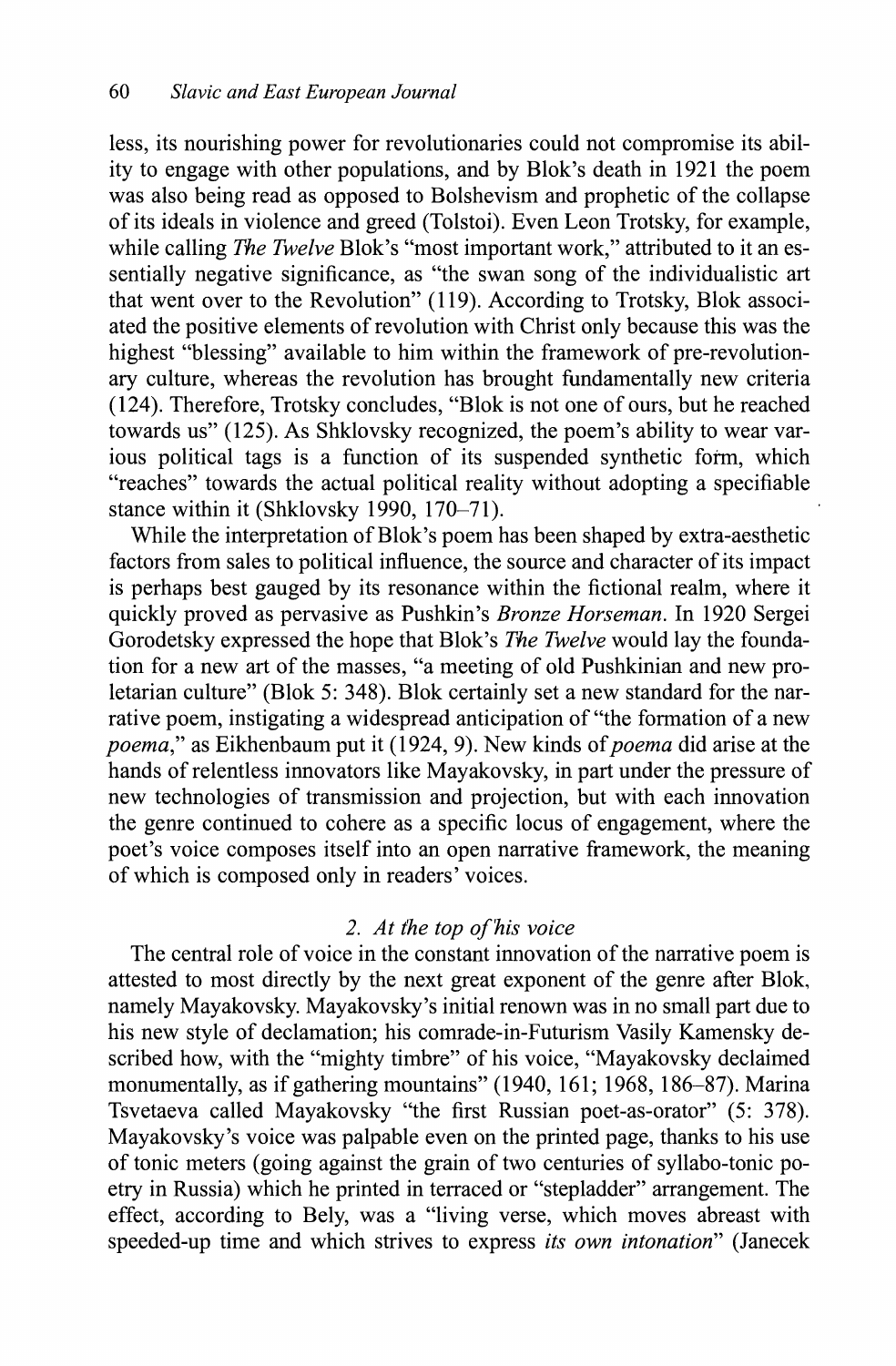247). Thanks to Mayakovsky's embrace of new technologies of recording and broadcast, his voice became one of the first to be widely recognizable to the Russian ear, and he frequently thematized and even personified his voice in such narrative poems as *At the Top of My Voice [Vo ves' golos]:* 

| Но я / себя / смирял, / становясь         | But I / restrained / myself / by stepping |
|-------------------------------------------|-------------------------------------------|
| на горло / собственной песне.             | on the throat / of my very own songs      |
| Слушайте, / товарищи потомки,             | Listen, / comrade descendents,            |
| агитатора, / горлана-главаря.             | to the agitator, / the loud-mouth chief.  |
| Заглуша / поэзии потоки,                  | Silencing / the streams of poetry.        |
| я шагну / через лирические томики,        | I shall step / through lyrical volumes,   |
| как живой / с живыми говоря. (10: 280–81) | like a live man / speaking to the living. |

Not surprisingly, Mayakovsky's death by suicide was widely perceived as a traumatic and cataclysmic falling silent—not so much of a poet, but of a historical world.

The amplitude and range of Mayakovsky's hyperbolic voice empowered him to write on behalf of the entire Soviet populus. "150,000,000 is the name of the author of this poem," he announces at the beginning of his narrative poem *150,000,000*, which appeared on the cover of the book as both title and author. "150,000,000 speak with my lips"  $(2: 115)$ . While V. N. Orlov describes this work as a "polemic" with Blok's *The Twelve* (190), Blok did not claim to speak for his twelve characters or for the reader's performance of the poem, whereas Mayakovsky invariably claimed intonational authority over the content and declamation of his narratives. The presumptiveness of *150,000,000* and other poems suggested to many that Mayakovsky viewed his poetry as an occasion to impose his own voice on the world, just as its tonic meters seem to dictate the speed and volume of reading. Trotsky accused Mayakovsky of "Mayakomorphism" (149). Émigré critic Konstantin Mochulsky perhaps put it best, writing that

A guttural, bestial o-ho-ho, a neighing and mooing issues from beneath all of his words. It seems that the timbre of his voice, its low throaty tone engenders both the images and themes of his verse. [...] Mayakovsky does not roar because he rages, exposes or curses; rather, he seeks out objects of his emotion in order to roar. (100)

Tynianov established a historicist interpretive framework by linking Mayakovsky's expansive lyrics to a revival of the "oratorical genre" of the ode (252). Roman Jakobson opined that, even when Mayakovsky attempts "a bloody Iliad of the Revolution," "what appears is not an epic but a heroic lyric on a grand scale, offered 'at the top of his voice'" (274). Gerald Janecek has remarked that the "*lesenka* [stepladder] and other such devices were attempts by the author *as author* to fix the limits of allowable interpretation" (244). Nonetheless, I shall argue, the unique meaningfulness of Mayakovsky's poetry stemmed from his willingness ultimately to sacrifice authority over his voice by emplotting it in open-ended narratives which cohere only in their active appropriation by readers.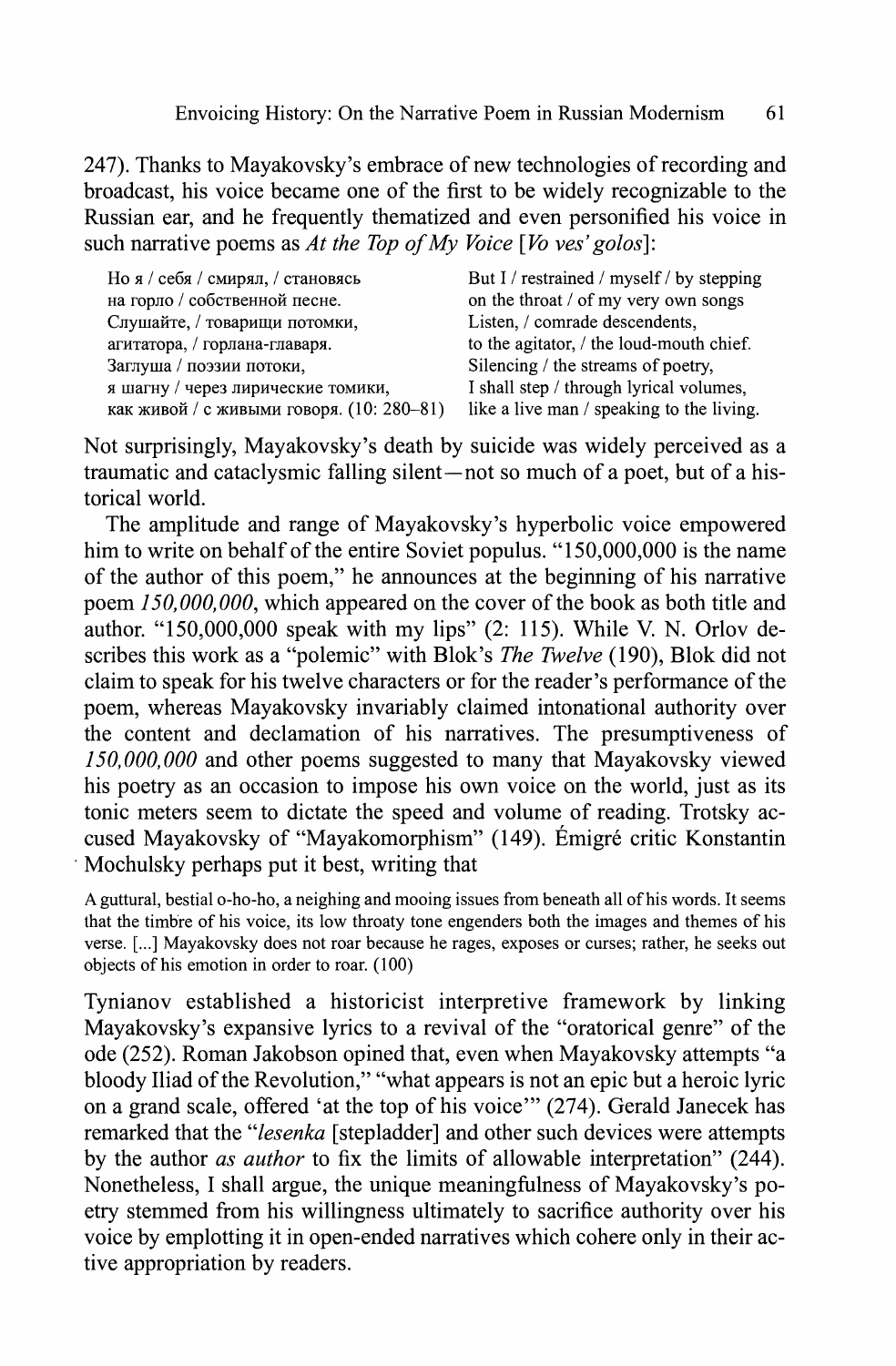In short, far from being an exercise in solipsistic self-aggrandizement, Mayakovsky's poetry actually dramatized the possibility of envoicing the world. Many Soviet critics complained precisely of the constant sense of vulnerability and reticence in Mayakovsky's voice. For example, Shklovsky held Mayakovsky responsible "not because he shot himself, but because he stood 'on the throat of his very own songs'" (Shklovskii 1934). Straining and breaking under the pressure of history, Mayakovsky's voice turned the most martial propaganda into latent tragedy. In *150,000,000*, as in other poems, the tragic recoil of Mayakovsky's odes unfurls from the conflation of nation, poem, and the body of the poet or lyrical hero:

|                                                                                  | И вот / Россия / не нищий оборвыш, / не And here Russia / is not a penniless tramp, / not |
|----------------------------------------------------------------------------------|-------------------------------------------------------------------------------------------|
| куча обломков, / не зданий пепел-                                                | a pile of fragments, / not the dust of buildings—                                         |
| Россия / вся / единый Иван,                                                      | Russia / is all / a single Ivan,                                                          |
| а рука / у него — / Нева,                                                        | And his / hand is / the Neva,                                                             |
| а пятки — каспийские степи. $(2: 126-27)$ and his heels are the Caspian steppes. |                                                                                           |

This Ivan subsequently steps across the world to initiate "class warfare" with the evil forces of President Woodrow Wilson and the city of Chicago. The ascent of a new sun—"Maybe / the hundredth anniversary of the October Revolution, maybe / just / an immaculately good mood"—is heralded by new voices:

«Голоса людские / зверьи голоса, / рев рек ввысь славословием вьем. Пойте все и все слушайте / мира торжественный реквием.[...]» (2: 161, 162) "People's voices, / beasts' voices, / the roar of rivers We weave to the heights with our praise. Sing all and listen all / to the world's solemn requiem.[...]"

Various types of downtrodden now "trumpet the tidings of heaven today," each in their own way. The unity of the poem heralds a new tomorrow where each will speak with equal force, a promise that is realized today in the ability of the poet's voice, his throat even, to speak with such force.

The interchangeability of nation, individual, poem, body and voice make it impossible to place Mayakovsky in a position of final authority or, by extension, of authorship. His allegorical narratives remain splendidly open to new perspectives and reversals. Mayakovsky's pretense of speaking *for* the millions becomes a tormented acknowledgement of responsibility *before* the millions who will occupy his text, each envoicing it anew. Mayakovsky's sense of martyrdom did not always sit well with Soviet critics; Shklovsky complained that Mayakovsky "didn't realize that the revolution needed songs, and that songs don't need sacrifice" (1934).

If his living voice encouraged polyphonic reading, after his death it became increasingly monologic, especially in the hagiographical texts produced in copious quantities by members of his circle (see Shear-Urbaszewski). In his biographical poem *Mayakovsky Begins [Maiakovskii nachinaetsia],* Nikolai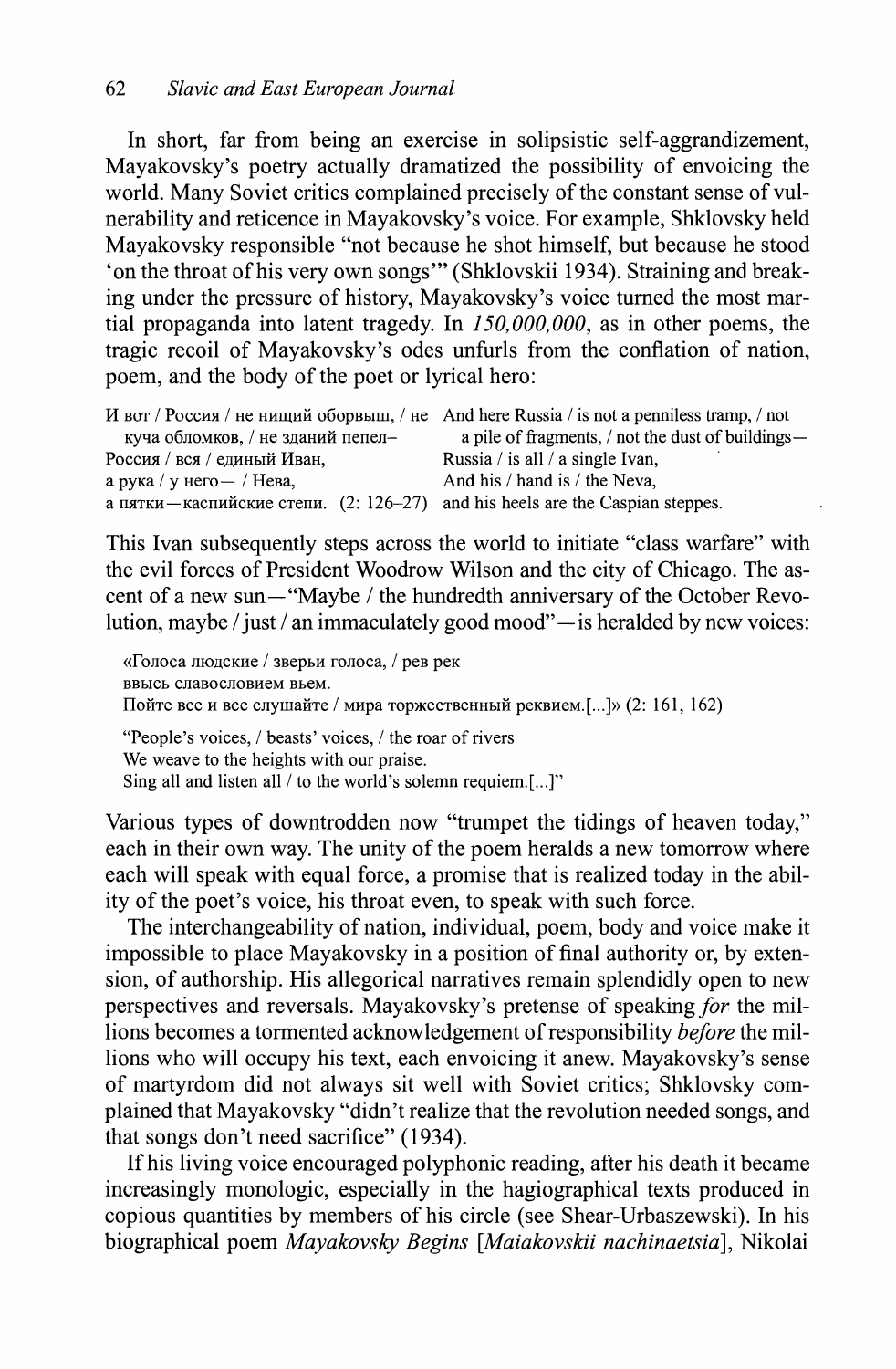Aseev describes his late friend's achievement as the gathering of Russia into a single voice:

| Он также мостил             |            | He also paved                |
|-----------------------------|------------|------------------------------|
| всероссийскую тину          |            | the all-Russian swamp        |
| булыжником слов, -          |            | with stones of words $-$     |
| не цветочной пыльцой,       |            | not flower pollen;           |
| ханже и лгуну               |            | he turned the backs          |
| поворачивал спину,          |            | of the idle and liars,       |
| в пощечины                  |            | beating scoundrels           |
| смаху хлеща подлецов.       |            | with slaps in their face.    |
| И понял я                   |            | And I realized               |
| в черных бризантных вихрях, |            | in these black breezy storms |
| что в этой                  |            | that in this                 |
| тревожной браваде юнца      |            | youth's anxious bravado      |
| растет                      |            | there grows                  |
| всенародный                 |            | an all-national              |
| российский выкрик,          |            | Russian scream,              |
| еще не додуманный           |            | albeit not thought through   |
| до конца.                   | (Aseev 83) | to the end.                  |
|                             |            |                              |

After recounting Mayakovsky's rise to prominence, Aseev jumps ahead to the literary polemics of the late 1920s and the story becomes one of "how slowly / uphill / is drawn the squeaky cart / of posthumous glory" (127). This is the beginning of Mayakovsky's afterlife, centered upon the square that has been named for him in Moscow, which Aseev depicts as a more suitable monument than a statue. Riding on the bus, the public hears the "shrill / conductress scream": "Pushkin Square; Mayakovsky is next!" (129). Although the architecture is still "flat," the big "MM" of the Moscow metro, like "broad shoulders," a gateway to the innards of Moscow, is a sign of "the soul's new habits" (131). This makes him so close to Moscow that, Aseev avers, if you ever forget a line of Mayakovsky's poetry a "hundred voices immediately rush to prompt you!" (130). Mayakovsky Square is a nexus of transportation and communication networks at the center of the world's largest country, held firm by echoes of the poet's voice.

Just as Mayakovsky's martyrdom rendered his voice a site of ritual commemoration, so also did Mayakovsky's style and themes become a means of reinforcing literary canons. An apt example is the unfinished poem "White Sea Workers" ["Belomortsy," 1934] by the young Konstantin Simonov, which tells of the re-education of thieves through forced labor at the White Sea-Baltic Sea Canal. The construction of the Canal in the silent North is likened to the origination of a word and a voice:

| Люди работают справа и слева. -      |               |
|--------------------------------------|---------------|
| У каждого мир - / одинок / и мал,    |               |
| Но начало в здешних упрямых припевах |               |
| Крепнуть простое слово               |               |
| «Канал».                             | (Simonov 132) |

People work right and left. The world of each / is lonely / and small But in the stubborn refrains around here There begins to strengthen the simple word: «Канал». (Simonov 132) "Canal."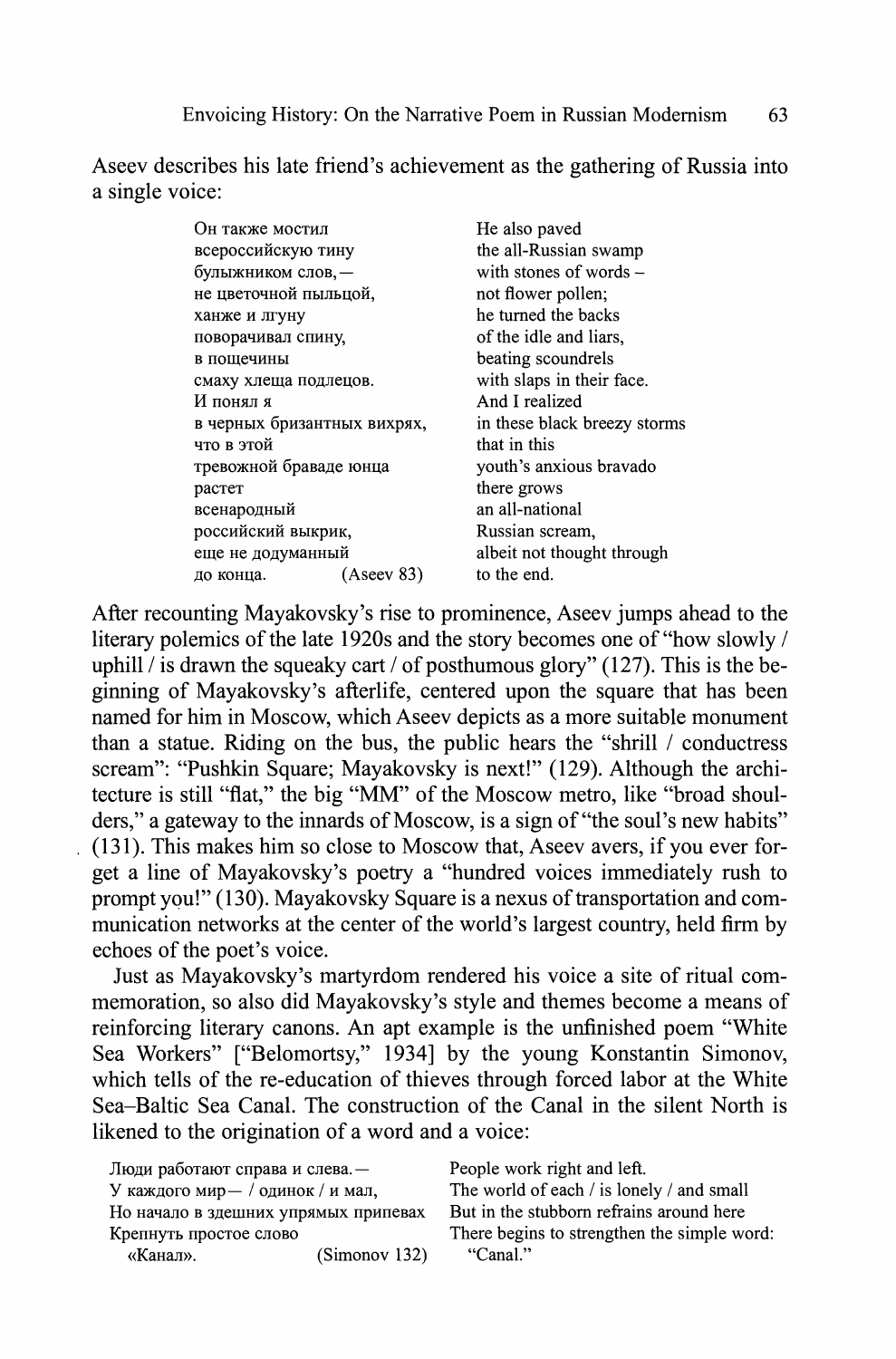Nature begins to speak, to moan, and to complain at being violated. But gradually man finds his proper voice. The trigger is an accident, when the workers suddenly become conscious of their failure:

| вниз рванулась вода                        | the water rushed down                                   |
|--------------------------------------------|---------------------------------------------------------|
| И рухнула многопудовым морозом.            | And crashed with a weighty frost.                       |
| И в мыслях застыло холодом льда,           | And in their thoughts there froze with the cold of ice, |
| Как камень, тяжелое слово— <i>поздно</i> ! | Like a stone, the heavy word—too late!                  |
| (134)                                      |                                                         |

The day is saved by a silent old foreman who hesitantly calls the "canal soldiers" *[kanaloarmeitsy]* to work. The poet concludes:

> Читатель, / простимся на этой главе. Дай руку. / В мышцах, и в разводе плеч Жарко пульсирует кровь человека, Сказавшего первую в жизни речь. Теперь прижми к его сердцу поближе Пальцы обеих внимательных рук И... - товарищ читатель, ты слышишь? Он меняется, сердца стук... И легкие работают чище. И голос звучит не так, И ветер иначе свищет В гуле мускулистых атак... (136) Reader, / let us part at this chapter. Give me your hand. / In our muscles, in the breadth of our shoulders There feverishly pulsates the blood of a man Who has spoken out loud for the first time in his life. Now put the fingers of both attentive hands Closer to his heart And... —Comrade reader, do you hear? It's changing, the beating of his heart... And his lungs breathe more purely, And his voice sounds anew, And the wind is whistling differently In the humming of muscular attacks.

Here, instead of the narrative describing an open space to be filled by the reader's own voice, a character stands in for the passive reader and presents a determinate pattern to be imitated. This is the *poema* as ventriloquism, the imposition of a voice onto the reader, canceling out the indeterminacy of the narrative's conclusion in an artificial unison.

## *3. Voices of the Revolution*

Mayakovsky's poetry of voice was a significant factor in the push to integrate Soviet narrative poetry with emerging sound technologies such as the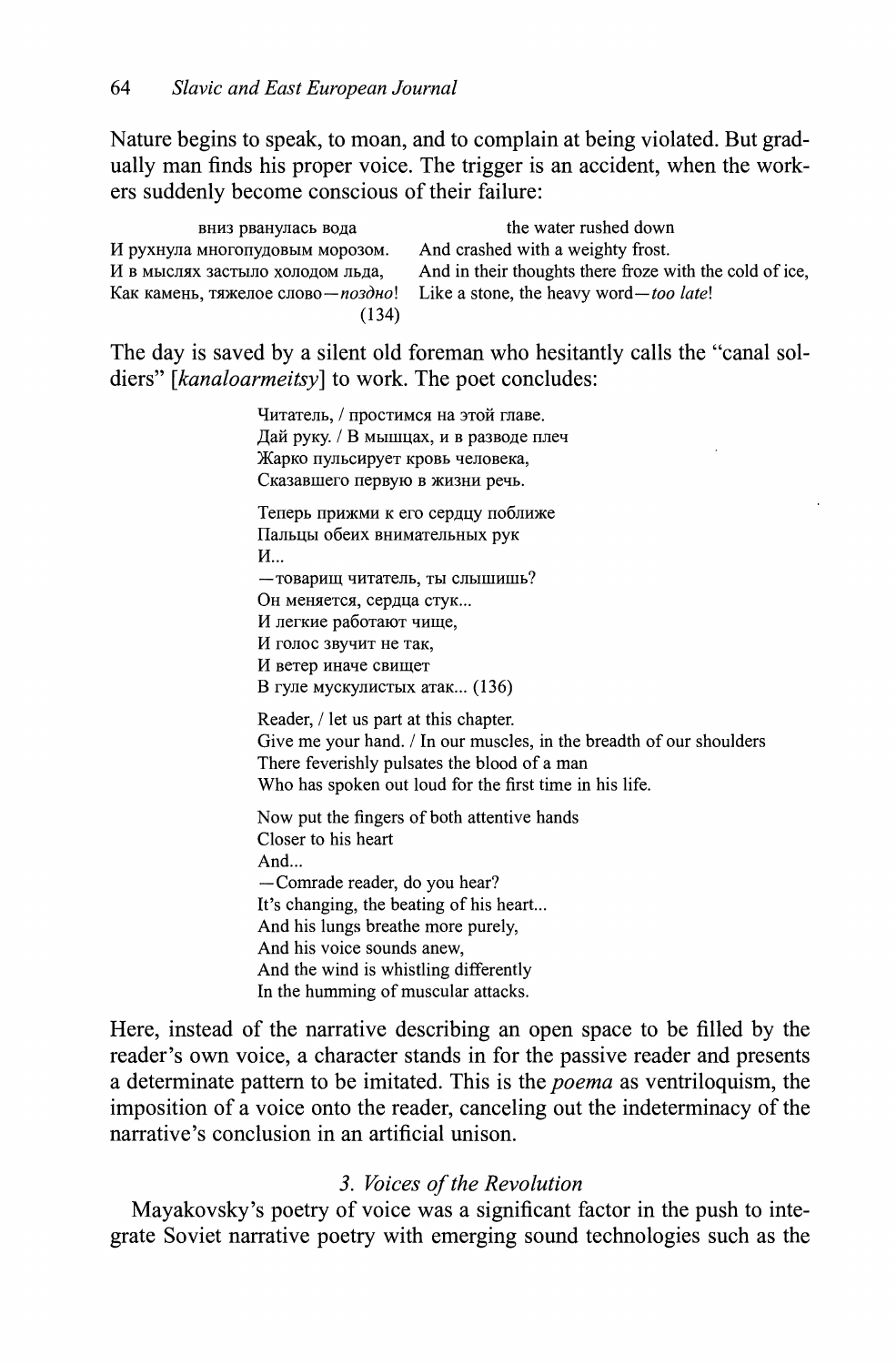gramophone and the radio, which heightened the tension between the introverted univocalism of the lyric and the open engagement of the narrative poem.<sup>4</sup> Mayakovsky had himself recognized the power of radio in his 1925 poem "Radio-agitator":

| Была ль / небывалей мечта! []      | Was there ever / a dream less unreal! []               |
|------------------------------------|--------------------------------------------------------|
| Как можно в Москве / читать,       | How can one read in Moscow                             |
| а из Архангельска / слушать!       | And listen from / Arkhangelsk!                         |
| А нынче / от вечных ночей          | But now / from eternal nights                          |
| до стран / где солнце без тени,    | To countries / where the sun is without shadow.        |
| в мильон / ушей слухачей           | Into a million listeners' ears                         |
| влезают / слова по антенне! []     | Words / crawl along the antenna! $[\dots]$             |
| А, может быть, / и такое / мы      | And maybe / we / will soon hear                        |
| услышим по воздуху / скоро:        | through the air / something like this:                 |
| рабочий / Америки и Чухломы        | A worker / of America and a worker of Chukhloma        |
| споются / одним хором.             | will join their voices / in a single chorus.           |
| Чтоб шли / скорей / века без оков, | So that the ages without chains / pass / more quickly, |
| чтоб близилась / эта дата-         | So that this date / becomes nearer—                    |
| бубни / миллионам / своих языков,  | Drum out / with your million / tongues,                |
| $(13:262-63)$<br>радио-агитатор!   | Radio-agitator!                                        |

As this text suggests, and as contemporary critics complained, Mayakovsky's performances tended to impose his voice through his texts instead of using their narratives to foster the speech of the masses (see Viach. Em.; Ioffe; Bernshtein). This was undesirable for both ideological and aesthetic reasons; in fact, the problem of radio poetry demonstrated the inseparability of ideology and aesthetics. Thus, anachronistic styles of reading were labeled as counter-revolutionary wrecking [*vreditel'stvo*] because they "inspire[d], instead of revolutionary enthusiasm, the desire to turn off the radio as soon as possible" (Goncharova). It was gradually recognized that the key to engaging listeners with the sounds coming out of a mechanical box was not in bombarding them with the voices of authors or theatrical stars, but in involving them in narrative schemes while leaving them free to envision and embody yes, even to envoice—the worlds they represented.

A case in point is the radio adaptation of Eduard Bagritsky's narrative poem *Meditation about Opanas [Duma pro Opanasa*, 1926], in which two deaths—of the Communist Kogan and the anarchist Opanas—are contrasted in distinctly stylized lyrical passages (Bagritskii 2000, 52-68). The first radio production replaced the lyrics with two recitals of the same folk song, thus occluding the difference between the characters. This was but one of the changes which, in the view of S. Valerin, softened the "accents in ideas and meanings" (Valerin). The same critic also criticized the reading style, which elided the "emotional intonation of each part of the poem and each image." Thus, despite a captivating plot and stirring commemoration of the Civil War, the broadcast failed to achieve its potential "emotional effect." Bagritsky's

<sup>4.</sup> On Russian writers and sound recording see Shilov.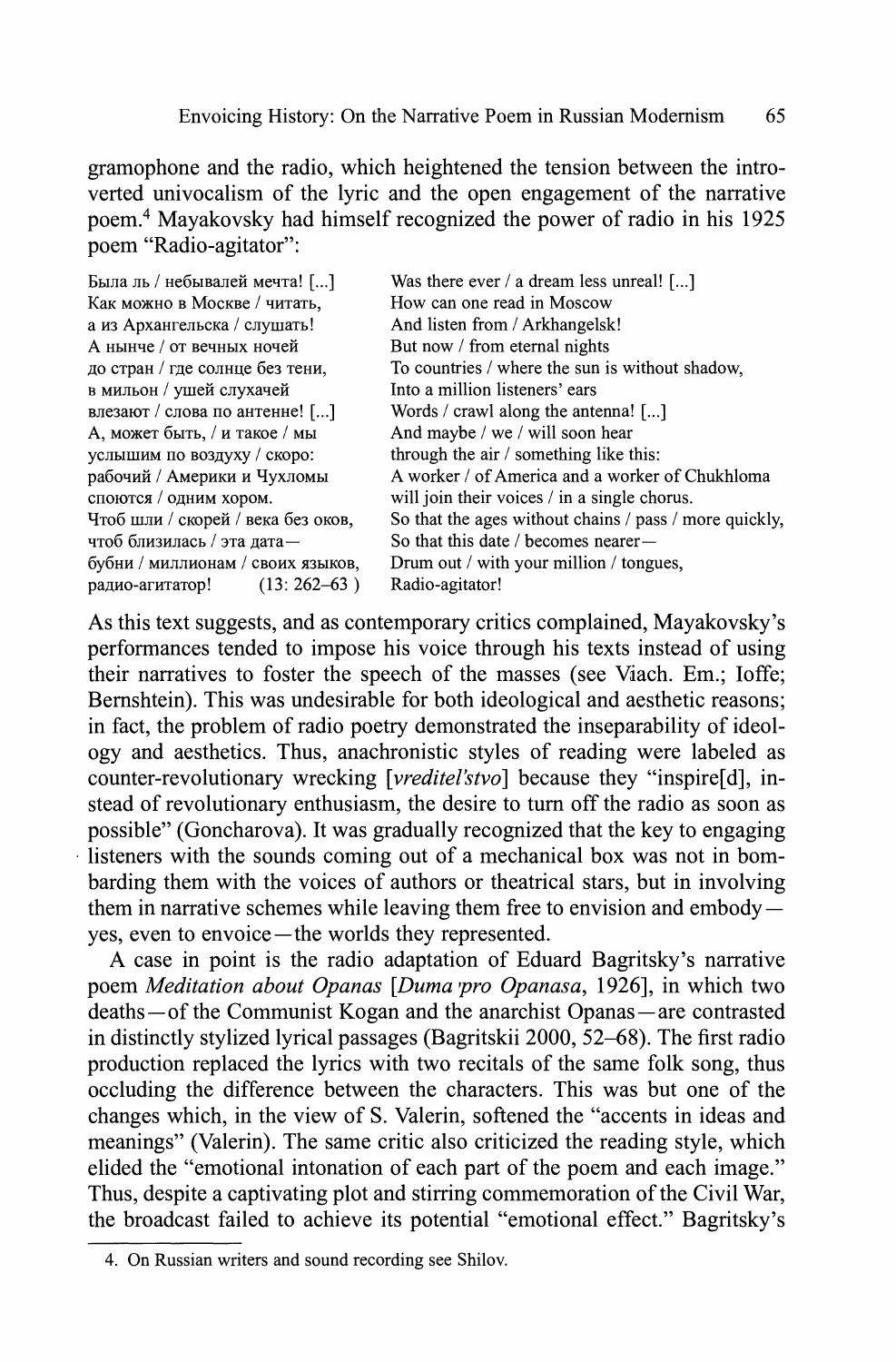"Taras Shevchenko," which he was writing for radio performance at the time of his death, seems designed to avoid such dramatic flattening by distributing the text between two voices, those of the author and the hero. Each voice is distinguished by the metrical pattern of its verses, and the points of transition are marked by musical interludes, including a song with a distinct metrical pattern. Although the first performance was inexpressive, the work demonstrated the potential for effective radio poetry by eliciting active and engaged listenership (Novitskii).

The importance of a clear yet open narrative structure for the successful broadcast of narrative poems is underscored by the experience of Boris Pasternak, whose works for radio demonstrate how his turn to the narrative poem reflected a conscious exploration of the limits of lyric and epic. His debut effort in the genre, *A Lofty Malady [Vysokaia bolezn\* 1924], explicitly identifies the lyric as an illness which is gradually overcome by the epic, just as subjective crises are absorbed into history writ large.<sup>5</sup>  *A Lofty Malady* begins by describing the birth of the epic in the siege of Troy in terms reminiscent of the Gospel accounts of Jesus' birth in a manger. Switching to the events of February 1917, Pasternak sees also an epic being born "in silence," "behind" and "to the side" of history (1: 556). Like history, the epic rejects the poet's authorial rhetoric and instead uses the poet as a form of self-revelation:

Ho век в своей красе But our age in its beauty Сильне моег ныть Is stronger than my whining  $M$  хочет быть как я. (558) And wants to be as I.

Всю жизнь я быть хотел как все, All my life I wanted to be like everyone else,

It is not that the age wants to be Pasternak *per se*, but that it seeks a form of subjectivity, i.e. a voice. The tension between history and subjectivity is exactly the precarious bind of the epic, which requires poetic reinforcement just as the young revolution requires armed protection:

| Ах, эпос, крепость,              | Oh, epos, fortress,                                |
|----------------------------------|----------------------------------------------------|
| Зачем вы задаете ребус?          | Why do you pose a rebus?                           |
| При чем вы, рифмы? Где вас нет?  | What are you for, o rhymes? Where are you lacking? |
| Мы тут при том, что не впервые   | We are here because it is not the first time       |
| Сменяют вьюгу часовые            | That the sentries have followed a whirlwind        |
| (560)<br>И в эпос выслали пикет. | And an armed guard has been sent into the epic.    |

Both the epic and the revolution are dependent upon the subjects formed when history is internalized as meaning and spoken forth in speech.

Needless to say, Pasternak's narrative remains cryptic. Both contemporary and more recent critics have concurred in seeing the story of *A Lofty Malady* 

<sup>5.</sup> Pasternak consistently identified the lyric with illness; see his 1930 letter to S. D. Spassky in Pasternak 5:310. Tsvetaeva took issue with this association: "Boris, the best lyric poet of our age, has betrayed the Lyric before my very eyes, calling himself and everything in him 'an illness' (albeit 'lofty')" (Tsvetaeva 7: 552).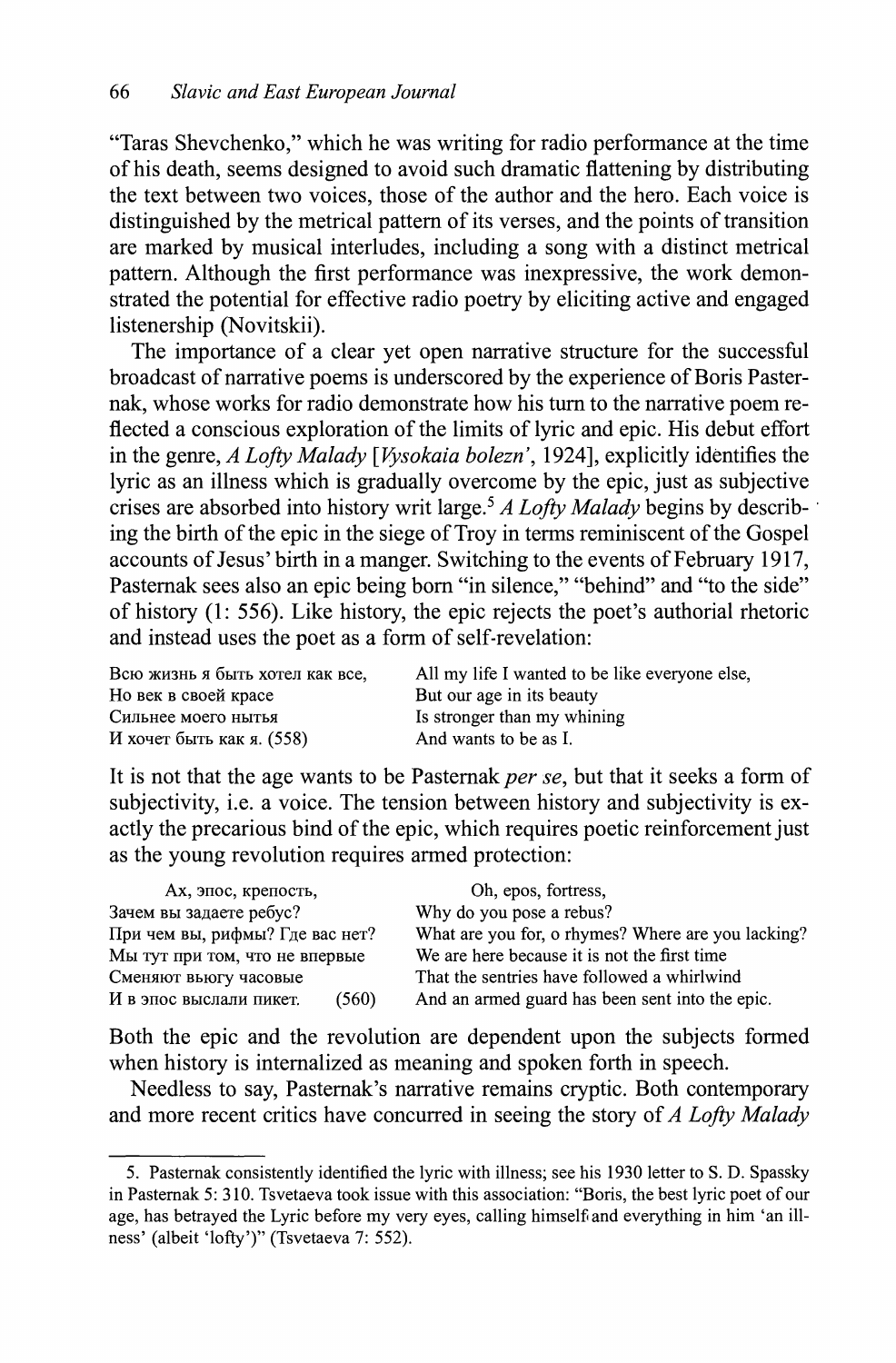as emerging only in the digressions from lyrical thoughts, revealing a "tendency to grow an encrustation of imagery around an unnamed and sometimes barely identifiable thematic core" (Barnes 322). Marina Tsvetaeva likened the experience of reading Pasternak to trying "to catch a tail disappearing behind the left edge of one's brain, like when one tries to recall and make sense of a dream" (Tsvetaeva 5: 385). Nonetheless the diverse elements gradually form the engaging tension of suspense; Tynianov wrote that it "gives an epic outside of narrative, as a slow swinging, a slow accretion of theme—and its realization towards the end" (Tynianov 195; cf. Shklovskii 1966, 439). After his publishers suggested cuts at the end of his final narrative poem, the dazzling, dizzying *Spektorskii* [1929], Pasternak pleaded with his editor Pavel Medvedev not to replace the fragmentation with sheer "formlessness": "the *consciousness* of the limits (of the design or of my own powers) was to suggest the form of an end, to lead, so to speak, to a concluding thought which embraces this consciousness as a part" (Pasternak 4: 285). In this sense *A Lofty Malady* is a rare insight into the whirlwind of post-revolutionary chaos, which can be resolved only by each person envoicing the world individually, within the open space of the narrative. This openness suffered in Pasternak's re-writing of the work in 1928, where he introduced Lenin as *the* voice of the revolution:

| Я помню, говорок его                 | I remember that his accent                      |
|--------------------------------------|-------------------------------------------------|
| Пронзил мне искрами загривок,        | Pierced me with sparks of manes                 |
| Как шорох молньи шаровой. []         | Like the rustle of ball-shaped lightning. []    |
| Он был как выпад на рапире.          | He was like the thrust of a rapier.             |
| Гонясь за высказанным вслед,         | Chasing after what was said                     |
| Он гнул свое, пиджак топыря          | He kept to his line, flailing his jacket        |
| И пяля передки штиблет. []           | And thrusting forward the tips of his shoes. [] |
| И эта голая картавость               | And this bare speech impediment                 |
| Отчитывалась вслух во всем,          | Accounted for itself out loud in any question   |
| Что кровью былей начерталось:        | That was written in the blood of events:        |
| Он был их звуковым лицом.            | He was their face in sound                      |
| Когда он обращался к фактам,         | When he turned to the facts                     |
| То знал, что, полоща им рот          | He knew that, rinsing out their mouths          |
| Его голосовым экстратом,             | With the extract of his voice,                  |
| Сквозь них история орет. (1: 279-80) | History screamed through them.                  |

Uncomfortable with the illness of his own lyric voice, Pasternak here proved mistrustful of narrative, from which he found refuge in Lenin's authoritative *dicta.* 

Pasternak's subsequent narrative poems represent some of the most complex and opaque plots in Russian literature, rivaled most closely by Pasternak's and Mandelstam's experiments in prose. *1905* presents a chronicle or, more precisely, "diary" of the first revolutionary year. The narrative is far from linear, consisting of six parts, each told from a different perspective: "Fathers," "Childhood," "Peasants and Factory Workers," "Battle at Sea," "Students," and "Moscow in December." The intonational unity of Paster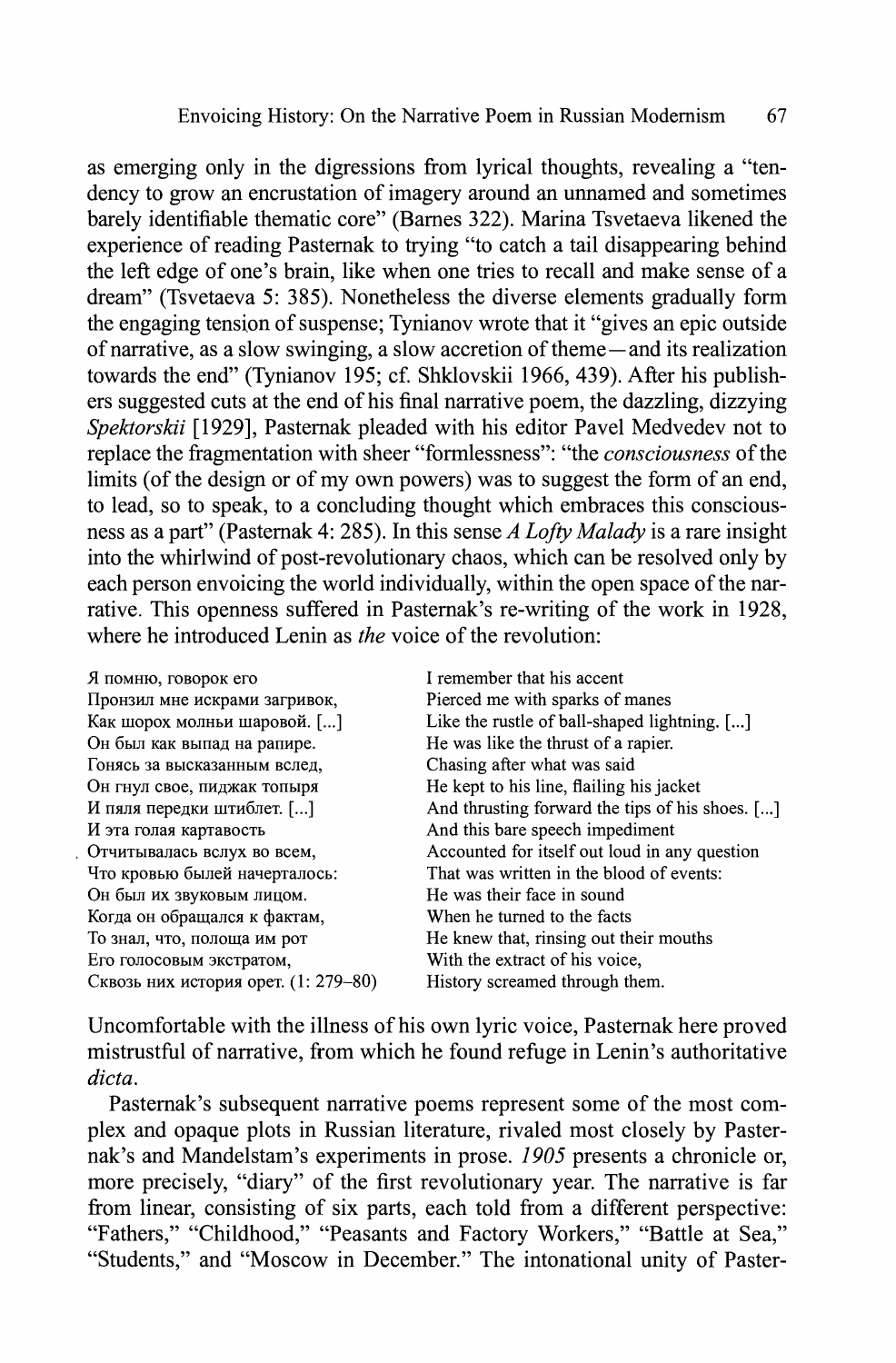nak's poem is provided by a relentless anapestic meter, which embodies "the elemental, sea-like movement of history" (Mirsky 284). As in *A Lofty Malady*, the telling of the revolution is itself a revolutionary act. In the introduction Pasternak addresses the revolution directly, just as he would a fellow poet or even a lover: "Everything insignificant is horrid to you" (1: 281). However, he is here even more conscious of the limitations of his purely subjective voice: "In our time the lyric has almost ceased to sound out, and here I must be objective and pass from the lyric to the epic," he commented (621). Nonetheless, *1905* also represented one of the most relentless experiments with the narrative poem.

The associations between *1905* and Sergei Eisenstein's *Battleship Potemkin* go far beyond the fact that they were written to commemorate the same events. Pasternak's poem is a worthy literary counterpart to Eisenstein's montage narrative. In *Lieutenant Schmidt,* which also narrates events of 1905, Pasternak produced a montage narrative with documentary material from the revolutionary hero's own letters, unified by the stirring story of the "transformation of a man into a hero for a cause in which he does not believe, his overexertion and death," as Pasternak put it in a letter to Tsvetaeva (Pasternak 5: 201). The original class conflict is presented as a clash of voices, registers, and languages:

Агония осени. Антагонизм Пехоты и морских дивизий агитаторша-девица С жаргоном из аптек и больниц. И каторжность миссии: переорать (Борьба, борьбы, борьбе, борьбою, Пролетарьят, пролетарьят) Иронию и соль прибоя, Родящую мятеж в ушах В семидесяти падежах. И радость жертвовать собою. И-случая слепой каприз. Одышливость тысяч в бушлатах по-флотски, Толпою в волненьи глатающих клецки Немыслимых слов с окончаньем на изм, Нерусских на слух и неслыханных в жизни. (А разве слова на казенном карнизе Казармы, а разве морские бои, А признанные отчизной слои- $\text{C}\text{B}\text{O}\text{H}$ ?!)  $\text{C}\text{B}\text{O}\text{H}$  (1:311) Be one's own?) The death-throes of autumn. The antagonism Between the marines and the naval divisions And a young lady-agitator With the jargon of pharmacies and hospitals. And the jail-like mission: to out-shout (Conflict, of conflict, in conflict, by conflict, Proletariat, proletariat) The irony and the salt of the incoming tide Which engender rebellion in their ears In seventy grammatical cases. And the joy of sacrificing oneself. And the blind caprice of chance. The breathlessness of thousands of sailorish pea-coats, As a crowd in agitation swallowing dumplings Of unthinkable words which end in -ism, Un-Russian to the ear and unheard of in life. (And can words in the official cornice Of the barracks, and can sea battles, And can layers recognized by the fatherland

The mutiny of sailors on Schmidt's ship in support of the protests is described as an almost purely verbal confrontation: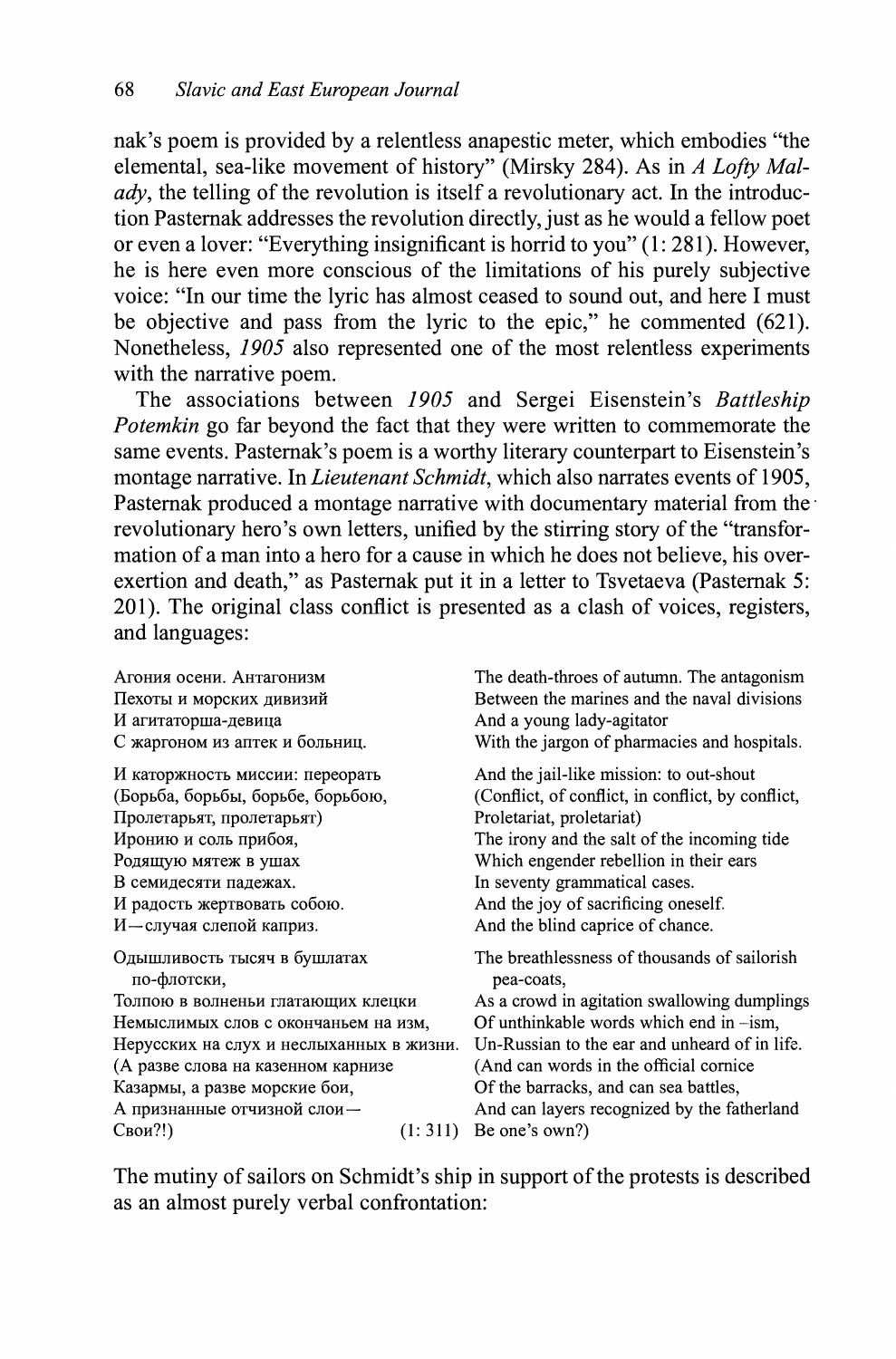| А уж перекликались с плацем |   |
|-----------------------------|---|
| Дивизии. Уже копной         | V |
| Ползли и начинали стлаться  | Ί |
| Сигналы мачты позывной.     | r |
| И вдруг зашевелилось море.  | A |
| Взвились эскадры языки,     | Ί |
| И дернулись в переговоре    | A |
| Береговые маяки. (313)      | Ι |

The divisions were already exchanging words With the parade-ground. Already as a mane The signals of the communications tower Crawled forth and began to spread. And suddenly the sea heaved. The tongues of squadrons shot up, And the shoreline lighthouses erked in mutual parley.

Schmidt defends the mutineers and is locked up, creating a tense stand-off in "the open sea of mouths," which is described as a stubborn "rumor" *[slukh]*  which grows like thunder into a "hurrah" (317) and a full-blown revolt. The sailors and Schmidt are arrested and put on trial. The pregnant silence of the courtroom is broken by Schmidt's speech, where he claims he was only performing his civic duty:

| «Я знаю, что столб, у которого | "I know the post at which I stand [for execution] |
|--------------------------------|---------------------------------------------------|
| Я стану, будет гранью          | Will be the borderline                            |
| Двух разных эпох истории,      | Between two epochs of history                     |
| И радуюсь избранью». (335)     | And I rejoice at being chosen."                   |

As Schmidt's ahnost unwilling participation in this watershed event culminates in his becoming the unwitting voice of history, the reader ends up in a comparable position. The finale is a masterful crowning of suspense, as history finds its proper voice:

Счет пошел на миги. Крик: «Прощай, товарищи!»-Породил содом. Прожектор побежал, Окунаясь в вопли, по люкам, лбам и наручням, И пропал, потушенный рыданьем каторжан. (336) Time passed by in instants. A shout: "Farewell, comrades!"— Raised all hell. The spotlight rushed,

Drowning in the screams, across hatches, foreheads and handcuffs,

And disappeared, extinguished by the convicts' weeping.

At the end all is silence, a silence which elicits speech—such as that of Evgenia Ginzburg as she recited this poem en route to the labor camps.

Marina Tsvetaeva, whose own narrative poems are brutally monologic, registered her disapproval of Pasternak's protagonist, claiming that Schmidt's words and letters seemed empty alongside Pasternak's own voice (5: 425). In a letter to Pasternak, she wrote, "Schmidt is not a hero, but you are." She admitted, "I would like a *mute* Schmidt. A mute Schmidt and a speaking *you"*  (6: 261). She developed this reaction in an essay "Epic and Lyric of Contemporary Russia" in which she contrasted Pasternak's irrepressible voice to that of Mayakovsky in ways which are of particular interest here:

Each of Pasternak's readers reads with his own mind. Mayakovsky has only one reader: Russia.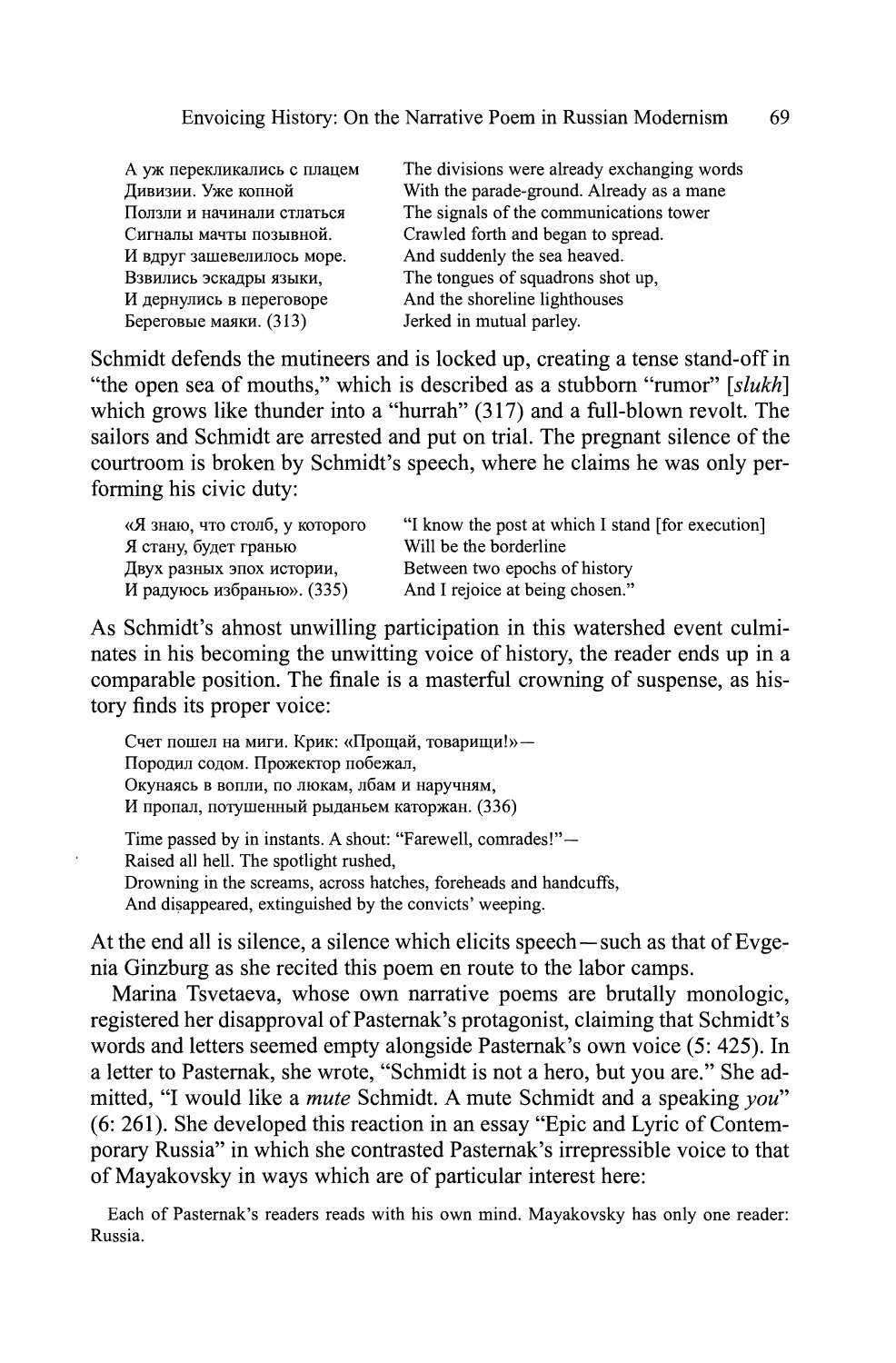Readers of Pasternak do not forget themselves: they gain both themselves and Pasternak, that is, they gain a new eye and a new ear.

Readers of Mayakovsky forget both themselves and Mayakovsky. (5: 378)

As difficult as it is to agree with Tsvetaeva's characterization of Mayakovsky, her comments on Pasternak seem right on the mark. One can only add that, in addition to "a new eye and a new ear," the reader of Pasternak's narratives gains also a new voice. As Tsvetaeva put it, "We are just as incapable of speaking Pasternakese as Pasternak is of speaking our language, but both languages exist, and both are comprehensible and meaningful, only at different levels of development" (5: 378).

Bely's musical narratives provide an even better counterpoint to Pasternak's narratives than Mayakovsky's odes. After all, Pasternak resorted to poetry only when he lost faith in his musical abilities, and his poetry (even his prose) often made the impression of music by other means. But unlike Bely, Pasternak conceived of his poetry not only as conveying his voice, but also as outlining a narrative space. Collaborating on a radio production of his narrative poem *1905* in 1931, Pasternak re-structured the work, believing that "radio as an independent art form require[d] the deformation of the material" (Sherel'  $280$ ). Indeed, one critic regarded it as an attempt "to murder literature in the name of its radiofication" (Marchenko 56). The goal of this "deformation" was to preserve the open narrative shape within the new medium, without allowing the narrator's voice to dominate. In the event, the dramatic structure was judged a success, despite the addition of a musical accompaniment that, in the words of one reviewer "worried for us, felt for us and expressed its feelings out loud. We essentially did not participate at all; something was poured into our ears like broth into the mouths of babes" (Sherel' 280). Despite this complaint, the radio production of Pasternak's *1905*  demonstrates the ability of his narratives to survive transposition into new media and new voices, while continuing to elicit ever new responses and interpretations. It may therefore be no exaggeration to call Pasternak's narrative poems the purest form of revolution.

## *Conclusion*

While it is not unusual to see historical or political power being attributed to specific works of literature, the relationship between authorship and authority has always been fraught. Nowhere is this as evident as in Russian poets' claims to be speaking for history in the aftermath of the revolution, when the problem was less one of authoring revolutionary voices or recording the authoritative voice of revolution than of facilitating the composition of readers' own voices (see Gorham). I have argued that the narrative poem of Russian Modernism was not only particularly suited to this task, but that it explicitly dramatized the problem of voice for the poet, performer, listener and reader within an indeterminate narrative frame which, instead of impos-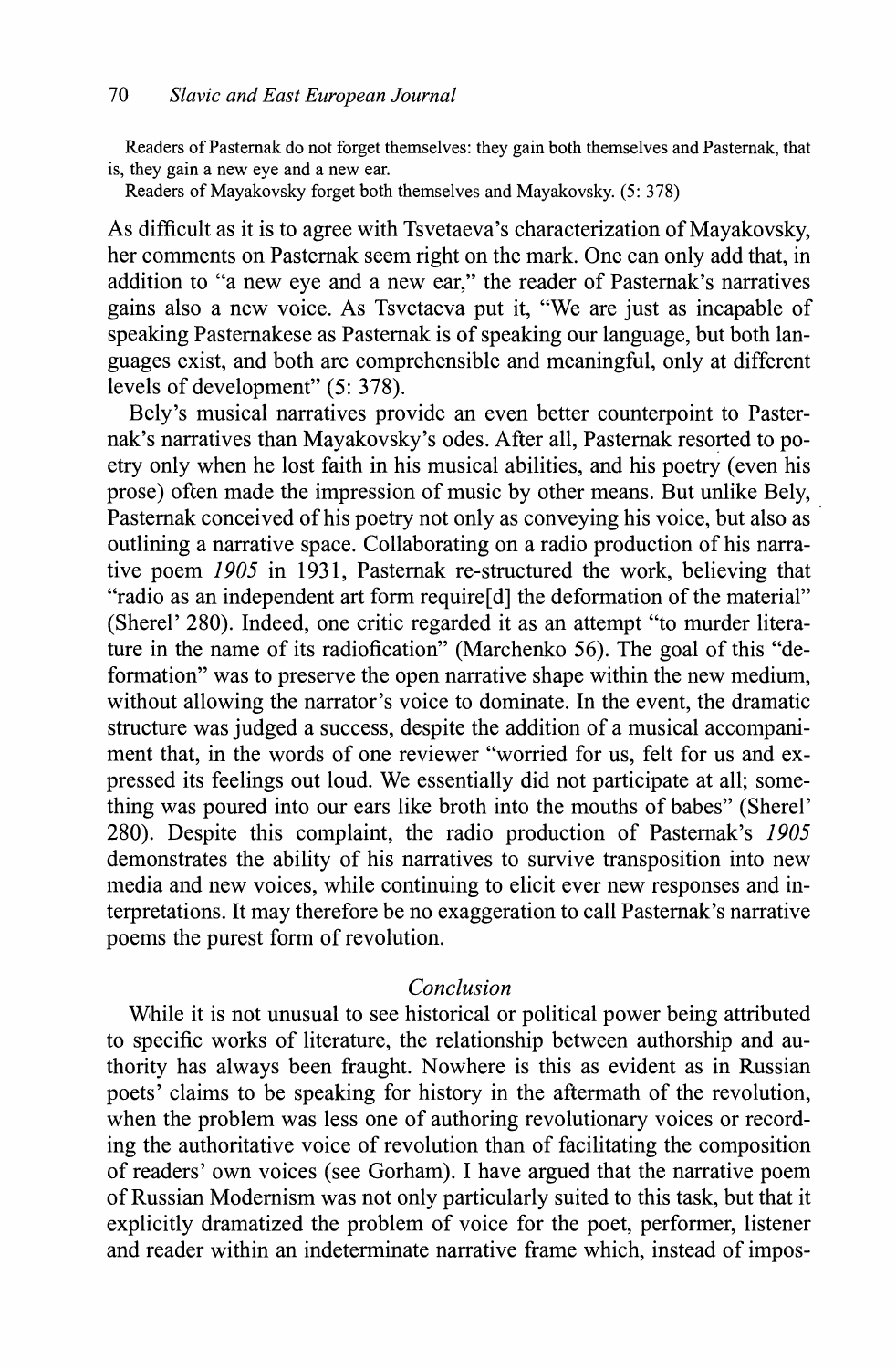ing authority, enabled the reader's own speech. Blok's *The Twelve* provides the clearest example of how a cacophony of historical voices is brought together into an open narrative which requires the reader to compose his or her own voice within its semantic space. Mayakovsky's tendency to project his voice onto reality made his narratives invariably self-referential, while Pasternak's idiosyncratic vision invariably resulted in highly cryptic narratives. By contrast, the narrative poems of Aseev and Simonov project closed narratives which impose a particular kind of voice upon readers. The definition of the *poema* as a narrative of voice provides new purchase on a genre that has defied definition because of its inclusion of lyrical, epic, dramatic and other elements. It also helps us to see how the distinctive narrative structures of the *poema* have influenced works in genres and media other than poetry. The open narrative structure of the *poema* explains why it became a central genre of writing in the 1920s and 1930s as the place where voice attains a world, and the world—a voice.

#### **REFERENCES**

- Akhmatova, Anna. *Sobranie sochinenii.* 6 vols. Moscow: Ellis Lak, 1998-2002.
- Aseev, Nik. *Maiakovskii nachinaetsia: Povest' v stikhakh v 17 glavakh s epilogom.* Moscow: Sovetskii pisatel', 1940.
- Bagritskii, E. "'Taras Shevchenko'," *Govorit SSSR,* no. 6, March 6, 1934: 11-12.
- *. Stikhotvoreniia ipoemy.* Ed. G. A. Morev. St. Petersburg: Akademicheskii proekt, 2000.
- Barnes, Christopher. *Boris Pasternak: A Literary Biography*. 2 vols. Cambridge/New York: Cambridge UP, 1989-1998.

Belyi, Andrei. *Maski.* Moscow: GIKhL, 1932a.

. "Poema о khlopke." *Novyi mir* no. 11, November 1932b: 229-48.

*. Simfonii.* Leningrad: Khudozhestvennaia literatura, 1991.

- *. Glossolaliia: Poema о zvuke.* Moscow: evidentis, 2002.
- Bernshtein, Sergei. "Maiakovskii—chtets." *Govorit SSSR,* no. 4, February 1936: 47-52.
- Blok, A. A. *Polnoe sobranie sochinenii.* Moscow: Nauka, 1997—.
- Bulgakov, G. K., ed. *Chtets-deklamator: Sbornik revoliutsionnoi poezii.* Moscow: GIKhL, 1935.
- Cavanagh, Clare. "The Death of the Book à la russe: The Acmeists under Stalin." *Slavic Review*  55.1 (Spring 1996): 125-35.
- Chukovskaia, Lidiia. *Zapiski ob Anne Akhmatovoi.* 3 vols. Moscow: Soglasie, 1997.
- Dolar, Mladen. *A Voice and Nothing More.* Cambridge, MA: MIT Press, 2006.

Dostoevskii, F. M. *Polnoe sobranie sochinenii.* 30 vols. Moscow: Nauka, 1972-1990.

Eikhenbaum, Boris. "Bairon v russkoi poezii." *Zhizn' is kusstva,* no. 17, April 22, 1924: 7-9.

*. Oproze. О poezii: Sbornik statei.* Leningrad: Khudozhestvennaia literatura, 1986.

Em, Viach. "Radiochtetsy Maiakovskogo." *Govorit SSSR,* no. 8/9, April 1933: 8.

Ginzburg, Eugenia Semyonovna. *Journey into the Whirlwind.* Trans. Paul Stevenson and Max Hayward. San Diego, CA: Harcourt Brace Jovanovich, 1968.

- Goncharova, N. "'Madmuazel' Zhorzh' i 'Kniaz' Vasilii'." *Govorit SSSR*, no. 1, January 11, 1932: 13.
- Gorham, Michael S. *Speaking in Soviet Tongues: Language Culture and the Politics of Voice in Revolutionary Russia.* DeKalb, IL: Northern Illinois UP, 2003.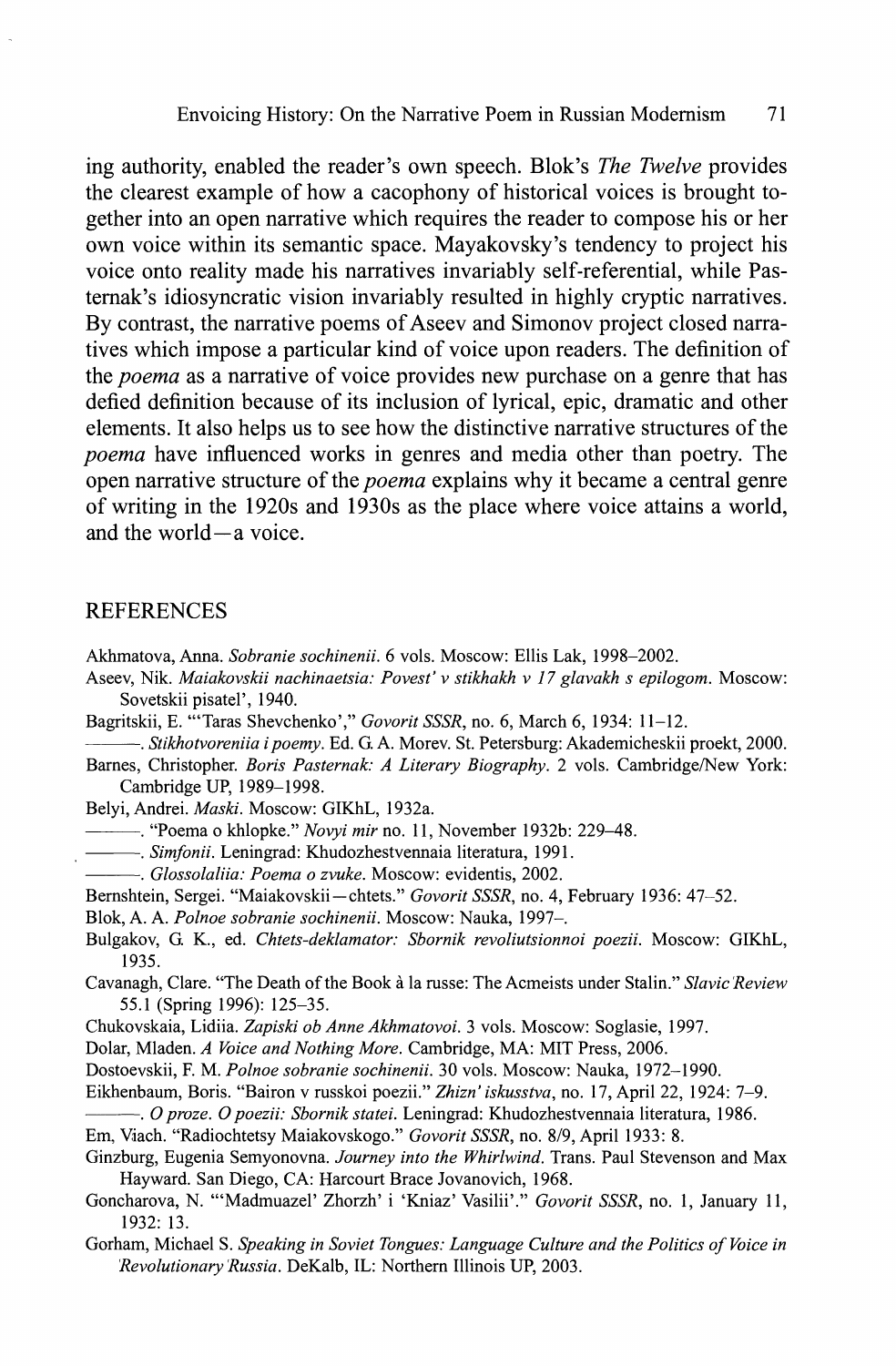- Griffiths, Frederick T., and Stanley J. Rabinowitz. *Novel Epics: Gogol, Dostoevsky, and National Narrative.* Evanston, IL: Northwestern UP, 1990.
- Ioffe, A. "Maiakovskii i radio." *Govorit SSSR,* no. 6, March 1935: 13-14.
- Ivanov, V. I. *Sobranie sochinenii.* 4 vols. Brussels: Foyer oriental chrétien, 1971-1987.
- Jakobson, Roman. "On a Generation That Squandered Its Poets." *Language in Literature.* Cambridge, MA/London: Harvard UP, 1987. 273-300.
- Janecek, Gerald. *The Look of Russian Literature: Avant-Garde Visual Experiments, 1900-1930.*  Princeton, NJ: Princeton UP, 1984.
- Kamenskii, Vasilii. *Zhizri s Maiakovskim.* Moscow: Khudozhestvennaia literatura, 1940.
- *. Put' entuziasta: Avtobiograficheskaia Icniga.* Perm: Permskoe knizhnoe izdatel'stvo, 1968.
- Keys, Roger. *The Reluctant Modernist: Andrei Belyi and the Development of Russian Fiction, 1902-1914*. Oxford: Clarendon Press, 1996.
- Kibirov, Timur. "Istoriia sela Perkhurova (kompiliatsiia)." In *Lichnoe delo-2: Literaturno-khudozhestvennyi al'manakh.* Moscow: Novoe literaturnoe obozrenie, 1999. 63-86.
- Kreilkamp, Ivan. *Voice and the Victorian Storyteller.* Cambridge: Cambridge UP, 2005.
- Maiakovskii, Vladimir. *Polnoe sobranie sochinenii.* 13 vols. Moscow: GIKhL, 1955-1961.
- Makarenko, A. S. *Pedagogicheskaia poema.* 2 vols. Moscow: Khudozhestvennaia literatura, 1935-1936.
- Marchenko, T. *Radioteatri Stranitsy istorii i nekotorye problemy.* Moscow: Iskusstvo, 1971.
- Markov, Vladimir. *The Longer Poems of Velimir Khlebnikov.* University of California Publications in Modern Philology 62. Berkeley/Los Angeles: U of California P, 1962.
- . "K voprosu о granitsakh dekadansa v russkoi poezii (i о liricheskoi poeme)." *American Contributions to the Eighth International Congress of Slavists.* Ed. Victor Terras. Columbus, OH: Slavica, 1987. 2: 486-98.
- Mirsky, D. S. "Boris Pasternak, 1905 god." *Uncollected Writings on Russian Literature.* Ed. G. S. Smith. Berkeley, CA: Berkeley Slavic Specialties, 1989. 283-87.
- Mochul'skii, Konstantin. *Krizis voobrazheniia: Stat'i. Esse. Portrety.* Tomsk: Vodolei, 1999.
- Novitskii, P. "Poema Eduarda Bagritskogo о Shevchenko na radio." *Govorit SSSR,* no. 12, June 1934: 11.
- Orlov, VI. *Poema Aleksandra Bloka "Dvenadtsat'."* Moscow: Khudozhestvennaia literatura, 1967.
- Pasternak, Boris. *Sobranie sochinenii.* 5 vols. Moscow: Khudozhestvennaia literatura, 1989-1992.
- Petrovskii, Miron. "U istokov 'Dvenadtsati'." *Literaturnoe obozrenie*, no. 11, 1980: 20-27.
- Piskunov, V. "Tema о Rossii." *Literaturnoe obozrenie*, no. 1, 1980: 13-23.
- Pogodin, N. F. "Poema о topore." *Sobranie sochinenii.* Vol. 1. Moscow: Iskusstvo, 1972: 115-72.
- Shaginian, Marietta. *Sobranie sochinenii.* Vol. 4. Leningrad: Priboi, 1930.
- *. Chelovek i vremia: Istoriia chelovecheskogo stanovleniia.* Moscow: Khudozhestvennaia literatura, 1980.
- Shear-Urbaszewski, Laura. "Canonizing the 'Best, Most Talented' Soviet Poet: Vladimir Mayakovsky and the Soviet Literary Celebration." *Modernism/Modernity* 9.4 (November 2002): 635-65.
- Sherel', A. A. *Audiokul'tura XX veka: Istoriia, esteticheskie zakonomernosti, osobennosti vlianiia na auditoriiu. Ocherki.* Moscow: Progress-Traditsiia, 2004.
- Shilov, Lev. *Golosa, zazvuchavshie vnov': Zapiski zvukoarkhivista-shestidesiatnika.* Moscow: Al'daon, RUSAKI, 2004.

Shklovskii, Viktor. "Rech' tov. Shklovskogo." *Literatumaia gazeta*, August 22, 1934: 2.

*. Zhili-byli. Vospominaniia, memuarnye zapisi, povesti о vremeni: s kontsa XIX v. po 1964 g.* Moscow: Sovetskii pisatel', 1966.